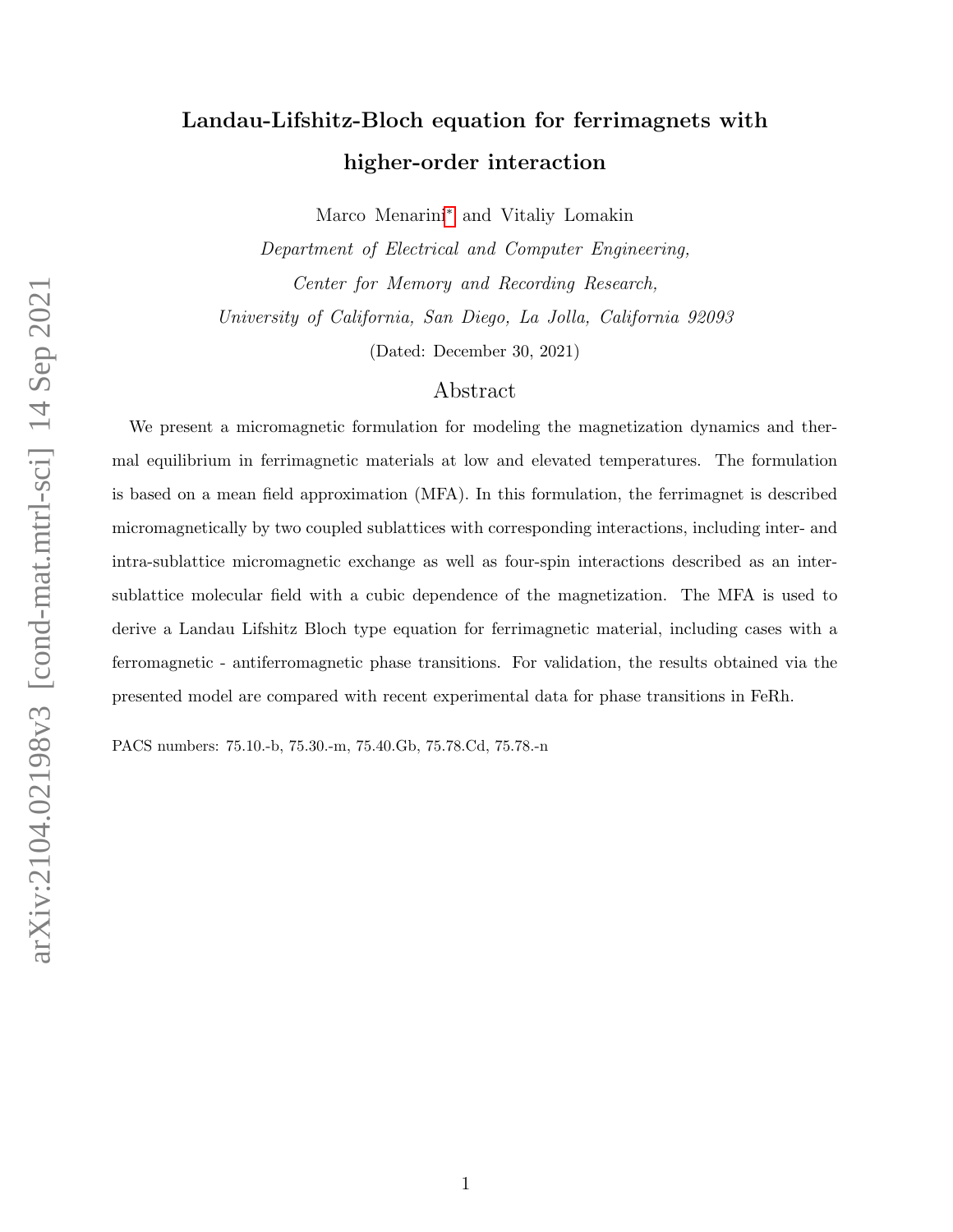#### I. INTRODUCTION

There is an increased interest in using antiferromagnetic (AF) materials for creating reliable and compact sources of coherent signals in the THz frequency. This is enabled due to the fact that the frequency of antiferromagnetic resonances  $\omega_{AFMR}$  can reach the THz range, significantly exceeding the frequency of ferromagnetic resonances  $[1, 2]$  $[1, 2]$ . Several devices for spin torque oscillators have been proposed that leverage the strong inter-sublattice AF exchange as the source of the THz signal [\[3\]](#page-18-3) and using the spin current to induce a canting angle between the two sublattices. Such devices have been proposed as possible THz frequency comb-generators to be used as artificial neurons for neuromorphic computing due to their fast response time and threshold behaviour [\[4\]](#page-18-4).

Recently, Medapalli et al. [\[5\]](#page-18-5) showed that it is possible to optically generate a THz pulse in a FeRh/Pt bi-layer. In the experiment, an ultrafast laser pulse excites metamagnetic FeRh injecting a spin-current into the non-magnetic Pt interface that is, then, converted into a spin-current via the inverse spin Hall effect  $[6, 7]$  $[6, 7]$ . The spin current in the AF state can originate from a precessional response of FeRh during a partial phase transition induced by the laser [\[8\]](#page-18-8). Such transformation occurs on a sub picosend time scale, much faster than any lattice expansion [\[9\]](#page-18-9). The phase transition occurs due to the competition between bilinear and the Rh mediated biquadratic exchange interactions in an effective spin Hamiltonian [\[10\]](#page-18-10). Bilinear and biquadratic exchange energies strongly depend on the temperature. Using atomistic simulations, it is possible to reproduce such phase transitions by including both the bilinear and biquadratic exchanges [\[11\]](#page-18-11).

However, despite the computing power of modern computers, to model realistic structures, a coarse-grained model for the dynamic of the magnetization is desirable. The Landau-Lifshitz-Bloch (LLB) equation of motion for macroscopic magnetization vectors [\[12\]](#page-18-12) has been used to accurately model the behaviour of complex magnetic structures at high temperatures. Its usability has been extended by Atxitia et al. [\[13\]](#page-18-13) to ferrimagnets with two sublattices. However, this model cannot describe phase transition between ferromagnetic and antiferromagnetic states as observed in experiments [\[9,](#page-18-9) [14\]](#page-18-14) and may miss additional effects related to the inter-sublattice micromagnetic exchange interactions.

In this paper, we present an LLB formulation for ferrimagnetic materials introducing effects of higher-order exchange and show that they are necessary to model a metamagnetic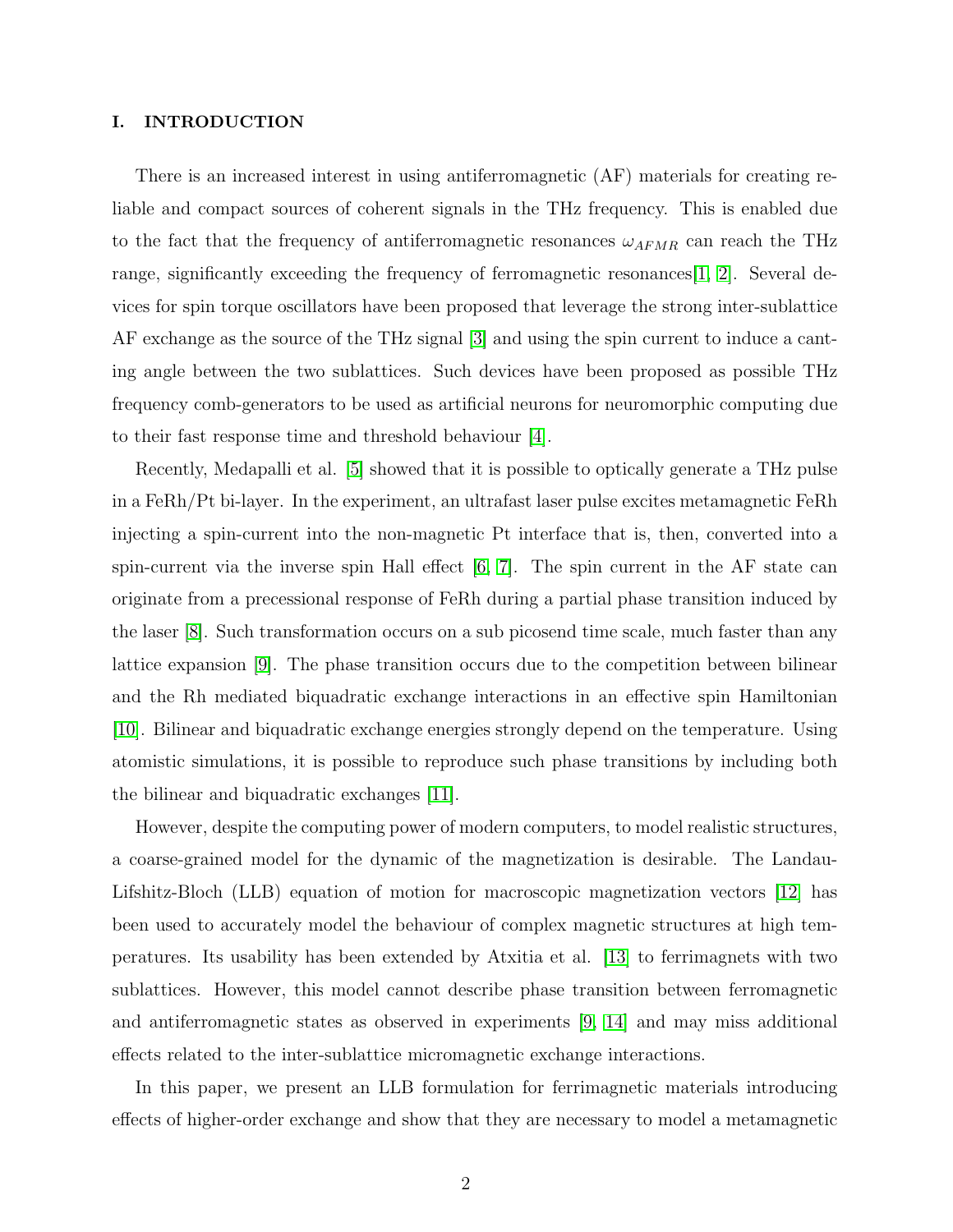AF/FM transitions driven by temperature. We derive a macroscopic equation for the magnetization dynamics of two-sublattice metamagnetic systems with higher order exchange valid in the entire temperature range. As a concrete test case, we consider metamagnetic FeRh particles. FeRh is modelled as two sublattices, each with its length and direction, coupled via an inter-sublattice exchange. We use the mean-field approximation (MFA) to derive a macroscopic equation for the magnetization of each sublattice. We study the mean field energy of the system to better understand the phase transition and validate the model against the experimental results.

## <span id="page-2-1"></span>II. MEAN FIELD APPROXIMATION OF A TWO SUBLATTICE SYSTEM WITH HIGHER-ORDER INTERACTIONS

We start by consider an atomistic model for an FeRh ferrimagnet as used by Barker et al. [\[11\]](#page-18-11). The effective Hamiltonian  $H$  contains only the degrees of freedom of a simple cubic (sc) Fe lattice , with the effect of the induced Rh moment included into effective Fe-Rh-Fe interactions. The Hamiltonian is augmented by the applied field  $H$  and uniaxial anisotropy:

$$
\mathcal{H} = -\sum_{i} \mu_{i} \mathbf{H} \mathbf{S}_{i} + \sum_{ij} J_{ij} \eta_{ij} \left( S_{i,x} S_{j,x} + S_{i,y} S_{j,y} \right) - \sum_{ij} J_{ij} \mathbf{S}_{i} \mathbf{S}_{j} \n+ \frac{1}{3} \sum_{i,j,k,l} D_{ijkl} \left[ \left( \mathbf{S}_{i} \mathbf{S}_{j} \right) \left( \mathbf{S}_{k} \mathbf{S}_{l} \right) + \left( \mathbf{S}_{i} \mathbf{S}_{k} \right) \left( \mathbf{S}_{j} \mathbf{S}_{l} \right) + \left( \mathbf{S}_{i} \mathbf{S}_{l} \right) \left( \mathbf{S}_{k} \mathbf{S}_{j} \right) \right]
$$
\n(1)

<span id="page-2-0"></span>Here,  $S_i$  is the normalized spin vector of the atoms i and  $\mu_i$  is its magnetic moment.  $J_{ij}$ are the Heisenberg exchange interactions (bilinear), including the direct Fe-Fe and indirect Fe-Rh-Fe contributions.  $D_{ijkl}$  are the four-spin exchange (biquadratic) coefficients, which only have contributions from the Fe-Rh-Fe interactions. The parameter  $\eta_{ij} \ll 1$  defines the strength of the anisotropy in the direction perpendicular to the easy axis [\[12\]](#page-18-12). For the Heisenberg exchange interactions, only the nearest neighbors and the second nearest neighbors inside the unit cell are considered  $(f_1g_1(a))$ . The cyclical four-spin interaction inside each unit cell is given by pairwise interactions between the 3 nearest neighbors converging on one of the vertices of the sc lattice (fig. [1\(](#page-3-0)b)).

The free energy of the system described by H in eq. [\(1\)](#page-2-0) can be given as  $F = -T \ln \mathcal{Z}$ , where  $\mathcal Z$  is the partition function and T is the temperature. In the mean-field approximation we consider each spin on a site i as an isolated spin subjected to the effective field due to the mean values of the neighboring spins.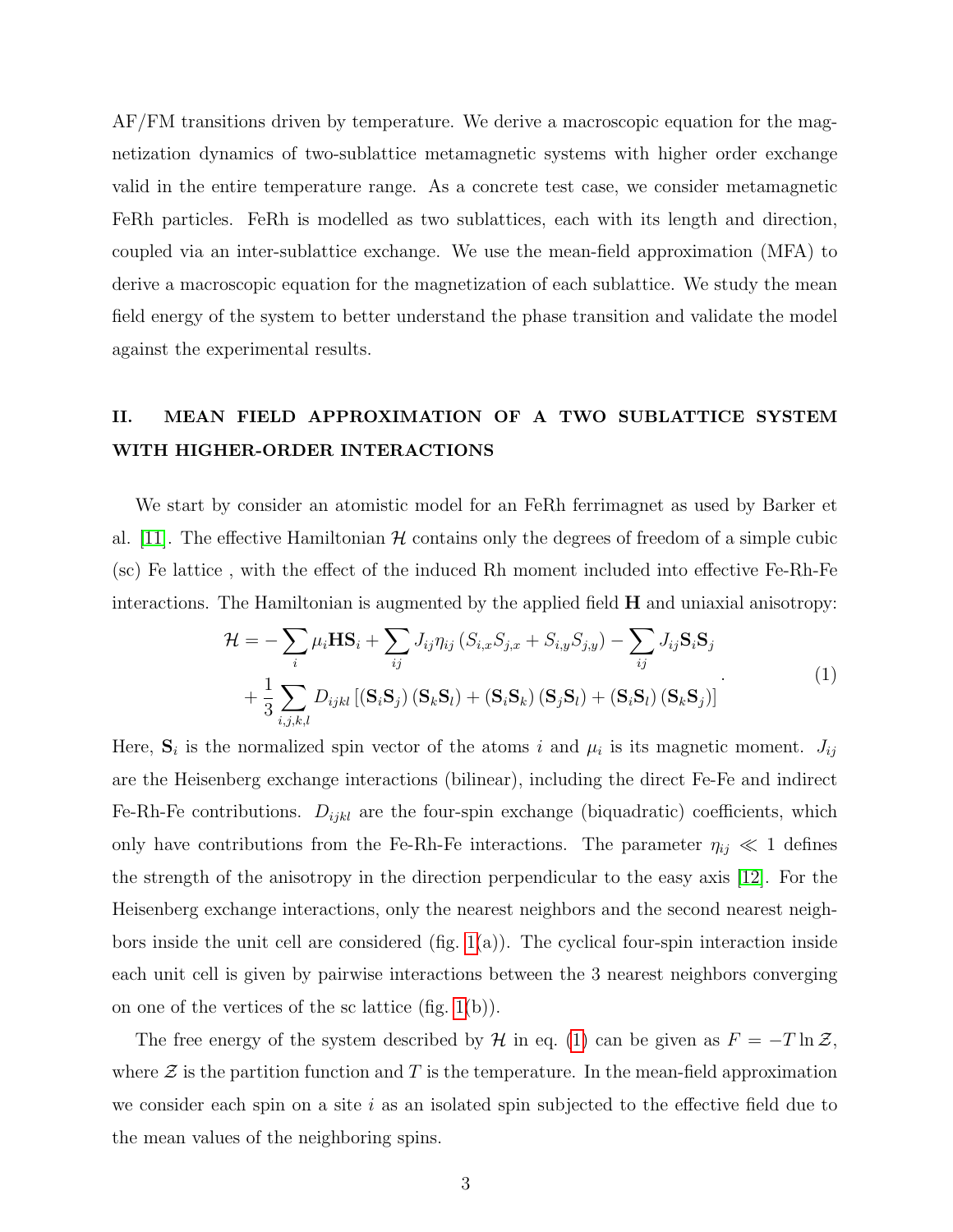

<span id="page-3-0"></span>Figure 1: Simplified model of the unit cell (a) with the nearest-neighbor exchange (red dashed line)  $J_{(001)}$  and the second nearest-neighbor exchange (blue dashed lines)  $J_{(011)}$ . In (b) eight 4-spin cyclical interactions inside the unit cell (thick dark lines) are shown.

Since in the AF state the nearest neighbors tend to be antiparallel to each other and the second nearest neighbors tend to be parallel and taking into account the symmetry of the system, we can consider this mean field as the field produced by the two sublattices  $m_{A,i} = \langle S_{A,i} \rangle$  and  $m_{B,i} = \langle S_{B,i} \rangle$ . The mean-field Hamiltonian is then obtained from eq. [\(1\)](#page-2-0) as:

<span id="page-3-1"></span>
$$
\mathcal{H}^{MFA} = \mathcal{H}_{00} - \sum_{i} \sum_{\mu=A,B} \mu_{\mu} \mathbf{H}^{MFA}_{\mu,i} \mathbf{S}_{\mu,i},
$$
\n(2)

The term  $\mathcal{H}_{00}$  is given by

<span id="page-3-2"></span>
$$
\mathcal{H}^{00} = \frac{J_{\langle 011\rangle}}{2} \sum_{ij} \sum_{\mu=A,B} (\mathbf{m}_{\mu,i} \mathbf{m}_{\mu,j}) + \frac{J_{\langle 011\rangle}}{2} \sum_{ij} \sum_{\mu=A,B} \sum_{k=x,y} \eta_{\mu} (\mathbf{m}_{\mu,i} \cdot \hat{\mathbf{e}}_k) (\mathbf{m}_{\mu,j} \cdot \hat{\mathbf{e}}_k) + \frac{J_{\langle 001\rangle}}{2} \sum_{ij} (\mathbf{m}_{A,i} \mathbf{m}_{B,j}) - 12D_{\langle Q \rangle} \sum_{i} \sum_{\substack{\mu=A,B \\ \mu \neq \nu}} (\mathbf{m}_{\mu,i} \mathbf{m}_{\mu,i}) (\mathbf{m}_{\mu,i} \mathbf{m}_{\nu,i})
$$
(3)

where  $J_{(011)}$  is the inter-sublattice exchange coefficient,  $J_{(001)}$  is the intra-sublattice exchange coefficient, and  $\hat{\mathbf{e}}_k$  is the unit vector in the direction of  $k = x, y$ . The molecular field for the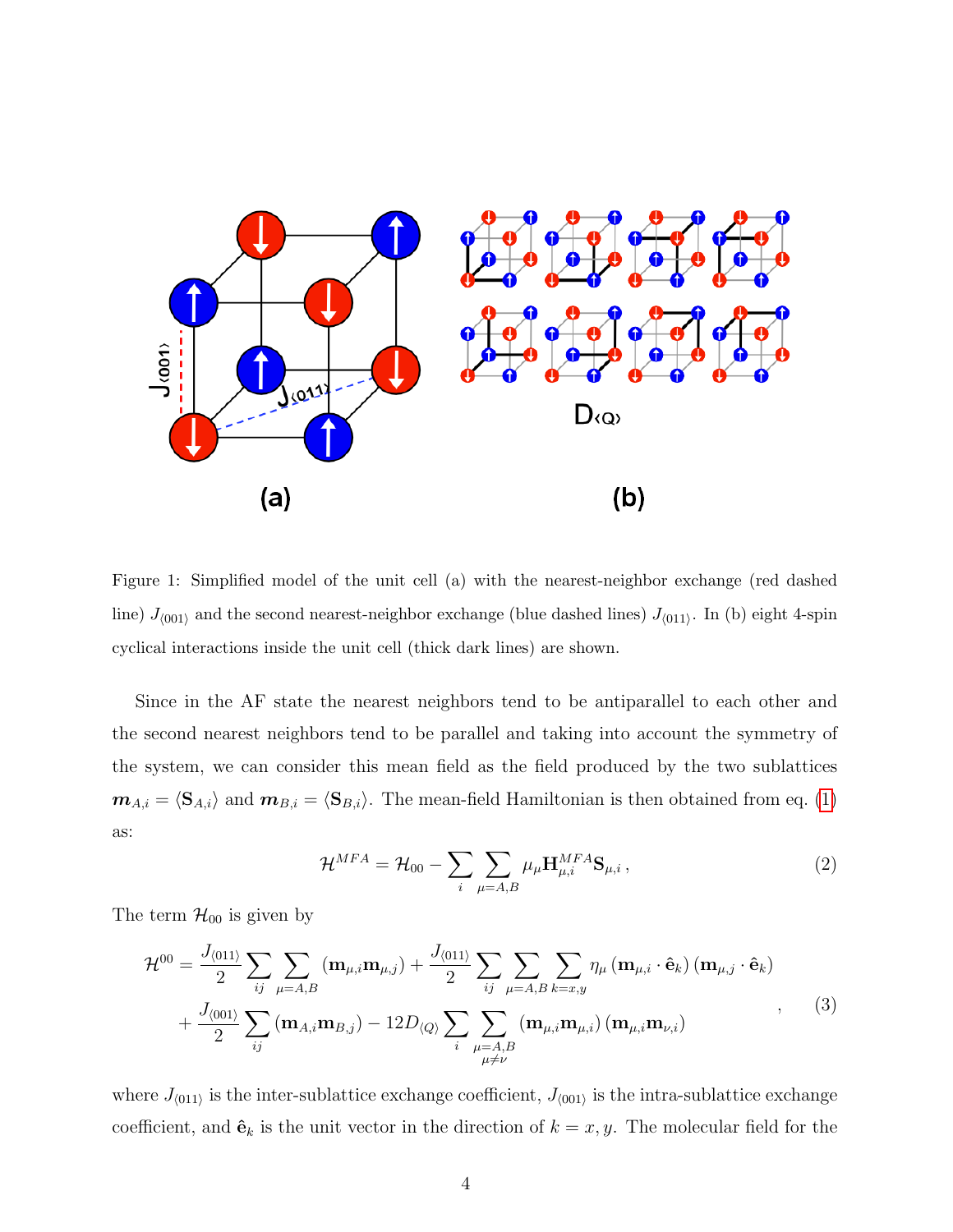two sublattices  $\mu, \nu = A, B$  is given by

$$
\mu_{\mu} \mathbf{H}^{MFA}_{\mu,i} = \mu_{\mu} \mathbf{H} + J_{\langle 011 \rangle} \sum_{j} \mathbf{m}_{\mu,j} + J_{\langle 011 \rangle} \sum_{j} \sum_{k=x,y} \eta_{\mu} (\mathbf{m}_{\mu,j} \cdot \hat{\mathbf{e}}_{k}) \hat{\mathbf{e}}_{k} + \frac{J_{\langle 001 \rangle}}{2} \sum_{j} (\mathbf{m}_{\nu,j}) - 8D_{\langle Q \rangle} (\mathbf{m}_{\mu,i} \mathbf{m}_{\nu,i}) \mathbf{m}_{\mu,i} - 4D_{0} (m_{\mu,i}^{2} + m_{\nu,i}^{2}) \mathbf{m}_{\nu,i}
$$
\n(4)

The solution of the one-spin problem in eq. [\(2\)](#page-3-1) leads to

<span id="page-4-1"></span><span id="page-4-0"></span>
$$
F = \mathcal{H}_{00} - NT\ln(4\pi) - T\sum_{i} \sum_{\mu} \Lambda(\xi_{\mu,i}), \qquad \Lambda(\xi) = \ln\left(\frac{\sinh(\xi)}{\xi}\right), \tag{5}
$$

where N is the total number of spins,  $\xi_{\mu,i} = |\xi_{\mu,i}|$  is the reduced field for the sublattice  $\mu$  and spin *i* with  $\xi_{\mu,i} = \mu_{\mu} \beta \mathbf{H}_i^{MFA}$ , and  $\beta = 1/T$ , where the temperature T is given in the units of energy. The MFA free energy in eq. [\(5\)](#page-4-0) can be minimized with respect to the average magnetization  $\mathbf{m}_{\mu,i}$  to find the equilibrium solution of the system.

If we consider the continuum limit we can go from the sums in eqs. [\(3\)](#page-3-2) and [\(4\)](#page-4-1) to volume integrals. For small anisotropy and assuming small changes of the magnetization between spins in the same sublattices, we can rewrite the short-range interaction between the nearest neighbors and second nearest neighbors as:

<span id="page-4-3"></span><span id="page-4-2"></span>
$$
\sum_{j} J_{\langle 001 \rangle} \mathbf{m}_{\nu,j} \approx J_1 \mathbf{m}_{\nu,i} + A_{ex,\mu\nu} \Delta \mathbf{m}_{\nu,i}, \qquad (6)
$$

$$
\sum_{j} J_{\langle \mathbf{011} \rangle} \mathbf{m}_{\mu,j} \approx J_2 \mathbf{m}_{\mu,i} + A_{ex,\mu\mu} \Delta \mathbf{m}_{\mu,i} \,. \tag{7}
$$

Here,  $\Delta$  is the Laplace operator acting on the sublattice magnetization  $m_A(r)$ . In addition,  $J_1 = z J_{\langle 001 \rangle}$  is the average of the exchange interactions for  $z = 6$  nearest neighbors in the sc lattice and  $J_2 = qJ_{(011)}$  is the average over the second nearest neighbors with  $q = 12$ . For the sc lattice, the exchange constants are given by  $A_{ex,\mu\mu} = 2J_2 a_0^2/q$  and  $A_{ex,\mu\nu} = J_1 a_0^2/z$ , where  $a_0$  is the lattice spacing assumed to be the same in both directions.

Substituting eqs.  $(6)$  and  $(7)$  in eqs.  $(3)$  and  $(4)$  and taking the continuum limit in eq.  $(5)$ , one obtains:

<span id="page-4-4"></span>
$$
\frac{F}{J_2} = \frac{1}{v_0} \int d\mathbf{r} \sum_{\mu=A,B} \left\{ \frac{1 - 6d \left( \mathbf{m}_{\mu} \mathbf{m}_{\nu} \right)}{2} m_{\mu}^2 + j \frac{\mathbf{m}_{\mu} \mathbf{m}_{\nu}}{2} + \frac{\left( \mathbf{m}_{\mu}, \mathbf{h}_{\mu}^{eff} - \mathbf{h}_{\mu} \right)}{2} - \frac{1}{\beta J_2} \Lambda(\xi_{\mu}) \right\}
$$
\n
$$
- \frac{NT}{J_2} \tag{8}
$$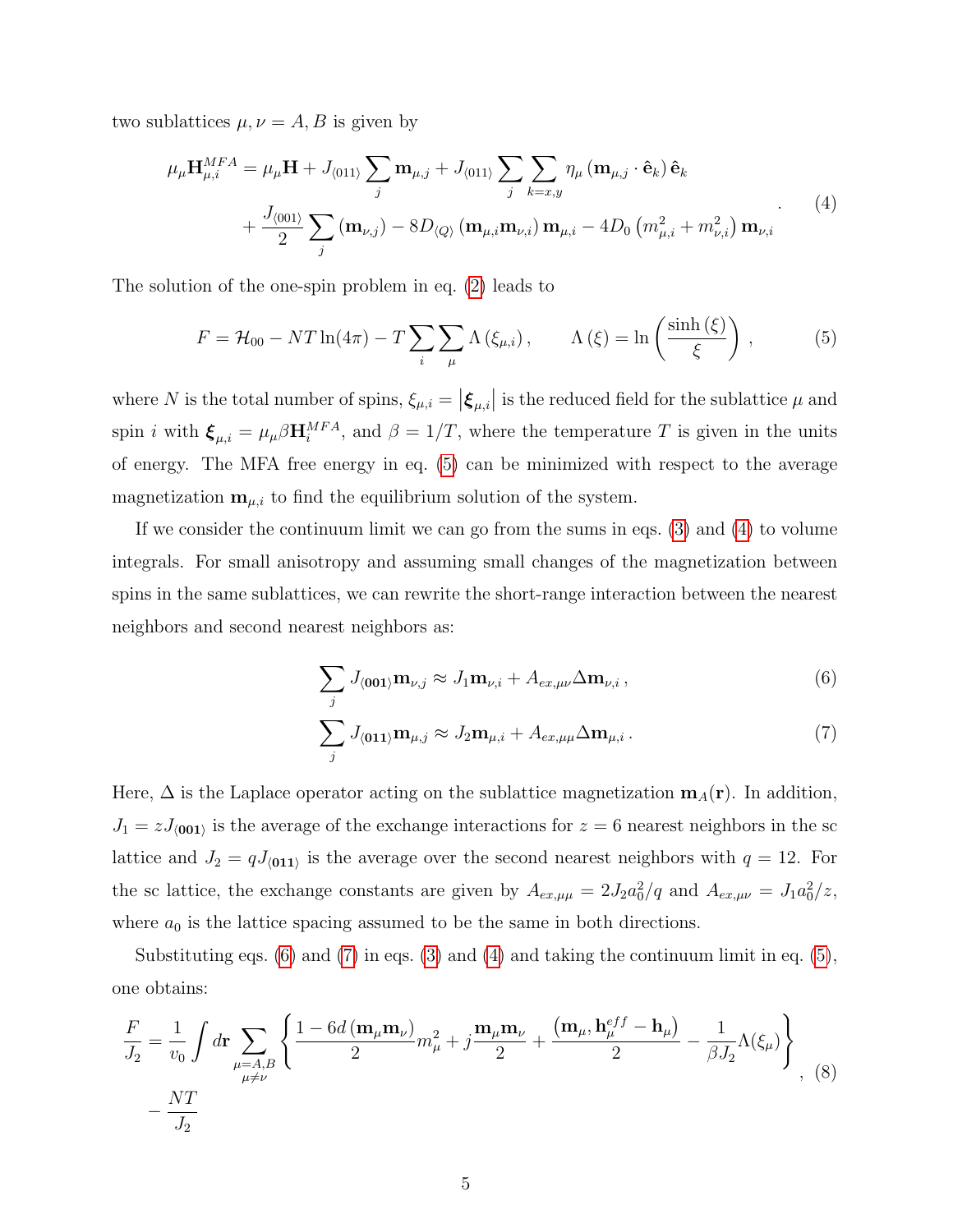where  $v_0$  is the unit-cell volume,  $j = J_1/(2J_2) < 1$  is the normalized inter-sublattice exchange coefficient, and  $d = 4D_{\langle Q \rangle}/J_2 < 1/6$  is the normalized four-spins coefficient. The reduced field and the normalized effective fields for the sublattice  $\mu$  are given by

<span id="page-5-0"></span>
$$
\xi_{\mu} = \beta J_2 \left\{ \left[ 1 - 2d \left( \mathbf{m}_{\mu} \mathbf{m}_{\nu} \right) \right] \mathbf{m}_{\mu} + \left[ \frac{j}{2} - d \left( \mathbf{m}_{\mu}^2 + \mathbf{m}_{\nu}^2 \right) \right] \mathbf{m}_{\nu} + \mathbf{h}_{\mu}^{eff} \right\},\tag{9}
$$

<span id="page-5-1"></span>
$$
\mathbf{h}_{\mu}^{eff} = \mathbf{h}_{\mu} + \frac{A_{ex,\mu\mu}}{J_2} \Delta \mathbf{m}_{\mu} + \frac{A_{ex,\mu\nu}}{J_2} \Delta \mathbf{m}_{\nu} - \eta_{\mu} \sum_{k=x,y} (\mathbf{m}_{\mu} \cdot \hat{\mathbf{e}}_k) \hat{\mathbf{e}}_k, \qquad (10)
$$

where  $h_{\mu} = \mu_{\mu} H/J_2 \ll 1$  is the normalized applied field and  $h_{eff_{\mu,i}}$  acting on the sublattice  $\mu$ .

The reduced field given in eq. [\(9\)](#page-5-0) and the effective field given in eq. [\(10\)](#page-5-1) can be used to formulate an LLB equation for ferrimagnets with higher order interaction, as we show in the next section.

#### <span id="page-5-5"></span>III. LLB EQUATION FOR HIGHER ORDER FERRIMAGNET

To derive a two component LLB model, we follow the procedure outlined by Atxitia et al. [\[13\]](#page-18-13). By substituting eqs. [\(6\)](#page-4-2) and [\(7\)](#page-4-3) into the eq. [\(4\)](#page-4-1) we obtain the mean-field approximation of the molecular field:

<span id="page-5-2"></span>
$$
\mathbf{H}_{\mu,i}^{MFA} = \mathbf{H}_{\mu,i}^{eff} + \mathbf{H}_{E_{\mu,i}}^{\parallel} + \mathbf{H}_{E_{\mu,i}}^{\perp}, \qquad (11a)
$$

$$
\mu_{\mu} \mathbf{H}^{eff}_{\mu,i} = \mu_{\mu} \mathbf{H} + A_{ex,\mu\mu} \Delta m_{\mu,i} + A_{ex,\mu\mu} \Delta m_{\mu,i} - \mu_{\mu} H_{K,\mu} \sum_{k=x,y} (\mathbf{m}_{\mu,i} \cdot \hat{\mathbf{e}}_k) \hat{\mathbf{e}}_k, \tag{11b}
$$

$$
\mathbf{H}_{E_{\mu,i}}^{\parallel} = \frac{J_{\mu,i}^{\parallel}}{\mu_{\mu}} \mathbf{m}_{\mu,i},
$$
\n(11c)

$$
\mathbf{H}_{E_{\mu,i}}^{\perp} = -\frac{J_{\mu,i}^{\perp}}{\mu_{\mu}} \frac{\mathbf{m}_{\nu,i} \times (\mathbf{m}_{\nu,i} \times \mathbf{m}_{\mu,i})}{m_{\nu,i}^{2}}, \qquad (11d)
$$

$$
J_{\mu,i}^{\parallel} = J_2 \left[ (1 - 2d \left( \mathbf{m}_{\mu,i} \mathbf{m}_{\nu,i} \right)) + \left( \frac{j}{2} - d \left( m_{\mu,i}^2 + m_{\nu,i}^2 \right) \right) \Theta(m_{\nu,i}, m_{\mu,i}) \right],
$$
(11e)

$$
J_{\mu,i}^{\perp} = J_2 \left[ \frac{j}{2} - d \left( m_{\mu,i}^2 + m_{\nu,i}^2 \right) \right], \tag{11f}
$$

where  $d = 4D_{\langle Q \rangle}/J_2$ ,  $j = J_1/J_2$ ,  $H_{K,\mu} = J_2 \eta_{\mu}/\mu_{\mu}$  is the anisotropy field, and  $\mathbf{H}_{F}^{\parallel}$  $_{E_{\mu,i}}^{\parallel}$  and  $\mathbf{H}_{E_{\mu,i}}^{\perp}$ are the intra-sublattice parallel and perpendicular exchange, respectively. Given two vectors  $\mathbf{v}_A$  and  $\mathbf{v}_B$ , the function

<span id="page-5-4"></span><span id="page-5-3"></span>
$$
\Theta(v_A, v_B) = \frac{\mathbf{v}_A \cdot \mathbf{v}_B}{v_B^2},\tag{12}
$$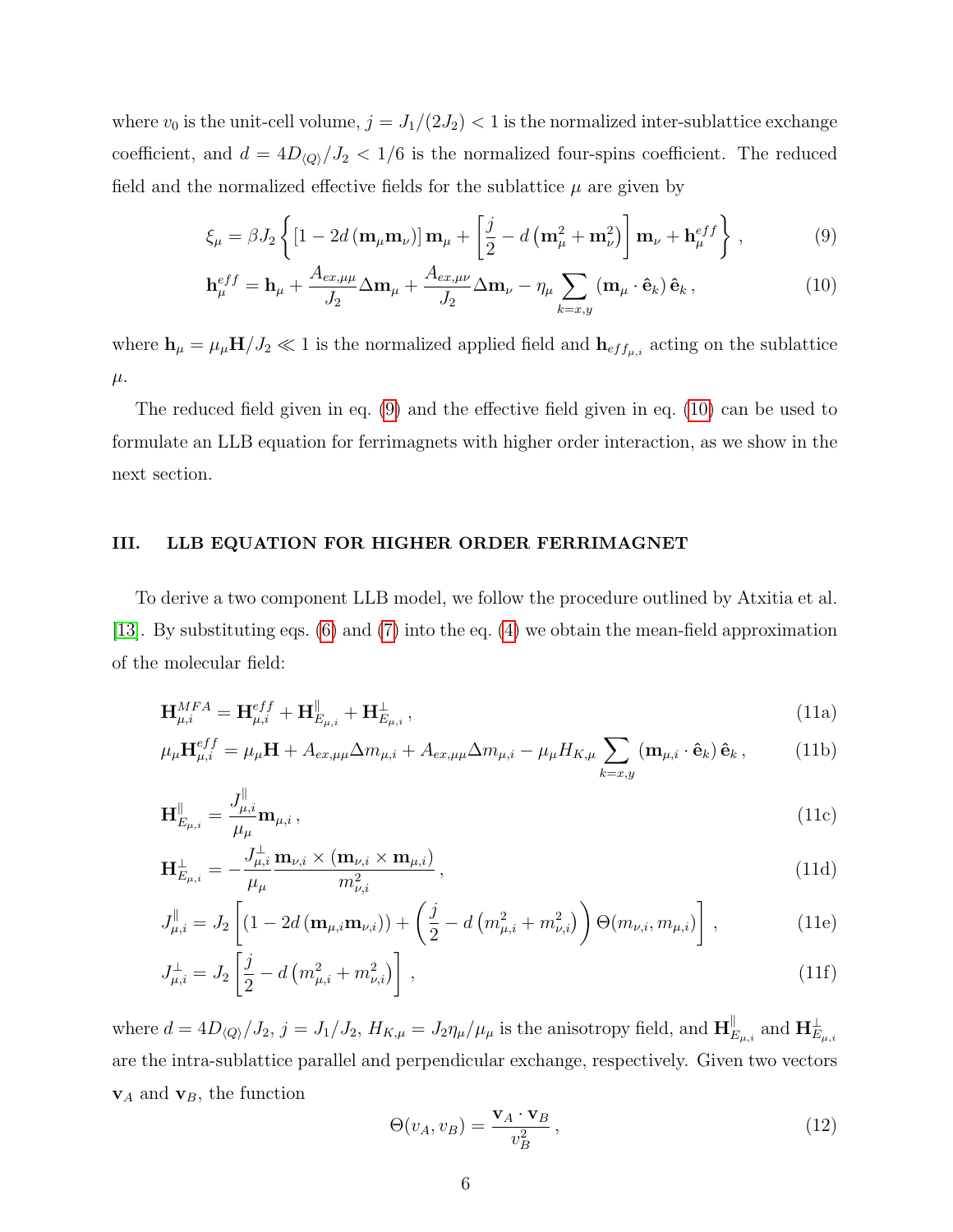is the projection of the vector  $\mathbf{m}_A$  in the direction of the vector  $\mathbf{m}_B$ . We substitute the MFA for the field in eq. [\(11\)](#page-5-2) into the dynamic formulation of the mean magnetization obtained through the Fokker-Planck equation [\[12\]](#page-18-12). The corresponding set of coupled LLB equations for each sublattice  $\mu$  is given by

<span id="page-6-0"></span>
$$
\frac{d\mathbf{m}_{\mu}}{dt} = \gamma_{\mu} \left[ \mathbf{m}_{\mu} \times \mathbf{H}_{\mu}^{\mathbf{MFA}} \right] - \Gamma_{\mu, \parallel} \left( 1 - \frac{\mathbf{m}_{\mu} \mathbf{m}_{0, \mu}}{m_{\mu}^2} \right) \mathbf{m}_{\mu} - \Gamma_{\mu, \perp} \frac{\left[ \mathbf{m}_{\mu} \times (\mathbf{m}_{\mu} \times \mathbf{m}_{0, \mu}) \right]}{m_{\mu}^2}, \quad (13)
$$

where  $\gamma_{\mu}$  is the gyromagnetic ratio,  $\Gamma_{\mu,\parallel}$  and  $\Gamma_{\mu,\perp}$  are the longitudinal and transverse relaxation rates, and the instantaneous equilibrium magnetization  $\mathbf{m}_{0,\mu}$  is given by

<span id="page-6-1"></span>
$$
\mathbf{m}_{0,\mu} = B(\xi_{\mu}) \frac{\boldsymbol{\xi}_{\mu}}{\xi_{\mu}}, \qquad \boldsymbol{\xi}_{\mu} = \beta \mu_{\mu} \mathbf{H}_{\mu}^{\text{MFA}}.
$$
 (14)

Here,  $\xi_{\mu} = |\xi_{\mu}|$  is the reduced field and  $B(x) = \coth(x) - 1/x$  is the Langevin function. The parallel and perpendicular relaxation rates are given by

$$
\Gamma_{\mu,\parallel} = \Lambda_{\mu} \frac{B(\xi_{\mu})}{\xi_{0,\mu} B'(\xi_{\mu})},\tag{15}
$$

$$
\Gamma_{\mu,\perp} = \frac{\Lambda_{\mu}}{2} \left[ \frac{\xi_{\mu}}{B(\xi_{\mu})} - 1 \right],
$$
\n(16)

where  $\Lambda_{\mu} = 2\gamma_{\mu} \lambda_{\mu}/\beta \mu_{\mu}$  is the characteristic diffusion relaxation rate given by the Neel attempt frequency with the atomistic damping constant  $\lambda$ .

Equation eq. [\(13\)](#page-6-0) with eq. [\(14\)](#page-6-1) and eq. [\(11\)](#page-5-2) can be directly used for numerical modeling. However, it is possible to rewrite it in a more compact form if the parallel intra-sublattice exchange is large in comparison with the other components of the MFA field (i.e.,  $\Big|$  $H_{F}^{\parallel}$  $\left\vert _{E,\mu }\right\vert \gg$  $|H_{\mu}^{eff}|$  and max  $[j, 4d - j] \ll 2$ , which is valid in the entire range of temperatures for many ferromagnetic and ferrimagnetic materials [\[12\]](#page-18-12). Using this approximation, we can expand the Langevin equation to the first order of the Taylor series around  $H_{E,\mu}^{\parallel}$ :

<span id="page-6-2"></span>
$$
\mathbf{m}_{0,\mu} \approx \frac{B(\xi_{0,\mu})}{m_{\mu}} \mathbf{m}_{\mu} + \mu_{0,\mu} \beta B'(\xi_{0,\mu}) \frac{\left(\mathbf{m}_{\mu} \mathbf{H}_{\mu}^{eff}\right) \mathbf{m}_{\mu}}{m_{\mu}^{2}},
$$
(17)

where  $\xi_{0,\mu} = \beta J^{\parallel}_{\mu} m_{\mu}$ . Using eq. [\(17\)](#page-6-2), we can write the LLB equation in the standard form:

<span id="page-6-3"></span>
$$
\frac{d\mathbf{m}_{\mu}}{dt} = \gamma_{\mu} \left[ \mathbf{m}_{\mu} \times \left( \mathbf{H}_{\mu}^{eff} + \mathbf{H}_{E_{\mu}}^{\perp} \right) \right] - \gamma_{\mu} \alpha_{\parallel, \mu} \left( \frac{1 - B \left( \xi_{0, \mu} \right) / m_{\mu}}{\mu_{0, \mu} \beta B' \left( \xi_{0, \mu} \right)} - \frac{\mathbf{m}_{\mu} \mathbf{H}_{\mu}^{eff}}{m_{\mu}^2} \right) \mathbf{m}_{\mu} \n- \gamma_{\mu} \alpha_{\perp, \mu} \frac{\mathbf{m}_{\mu} \times \left[ \mathbf{m}_{\mu} \times \left( \mathbf{H}_{\mu}^{eff} + \mathbf{H}_{E_{\mu}}^{\perp} \right) \right]}{m_{\mu}^2},
$$
\n(18)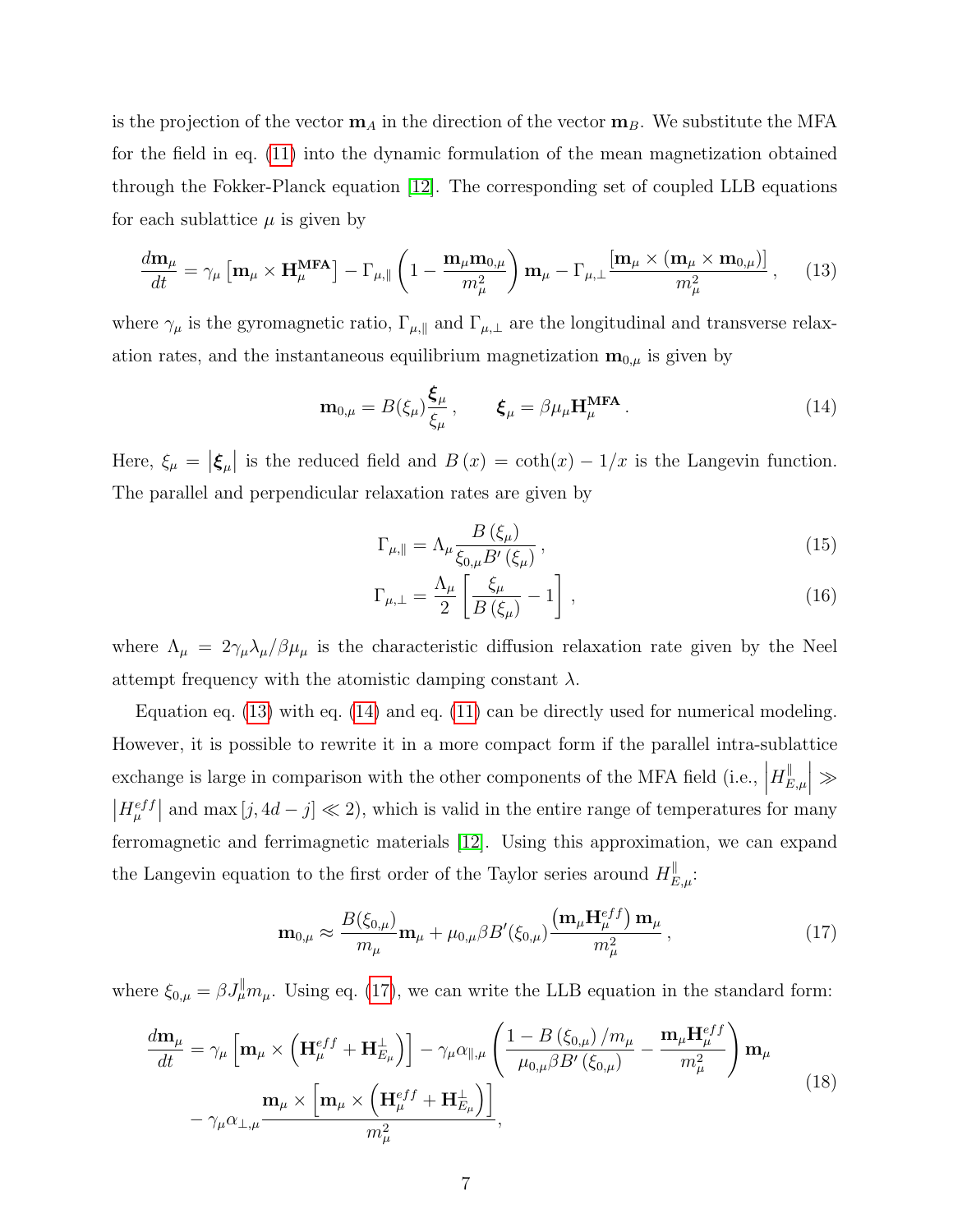where the parallel and perpendicular damping coefficients are functions of the temperature and the angle between the two sublattices:

$$
\alpha_{\parallel,\mu} = \frac{2\lambda_{\mu}T}{\beta J_{\parallel}}, \qquad \alpha_{\perp,\mu} = \lambda_{\mu} \left[ 1 - \frac{T}{\beta J_{\parallel}} \right]. \tag{19}
$$

Since the perpendicular intra-sublattice exchange in eq. [\(18\)](#page-6-3) only appears in the precessional and the longitudinal damping terms, the contribution of  $\mathbf{m}_{\nu,i}$  in the direction of  $\mathbf{m}_{\mu,i}$  in the cross product  $\mathbf{m}_{\mu,i} \times \mathbf{m}_{\nu,i}$  is zero by geometrical reasoning, and equation eq. [\(11d\)](#page-5-3) can be rewritten using the triple vector product identity and the function Θ defined in eq. [\(12\)](#page-5-4):

$$
\mathbf{H}_{E_{\mu,i}}^{\perp} = \frac{J_{\mu,i}^{\perp}}{\mu_{\mu}} \Theta(m_{\mu,i}, m_{\nu,i}) \mathbf{m}_{\nu,i} .
$$
 (20)

#### IV. RESULTS

In this section, we use the MFA of the energy and LLB formulations developed in sections [II](#page-2-1) and [III](#page-5-5) to study the phase transition in an example material. We choose FeRh for the readily available experimental literature [\[9,](#page-18-9) [14,](#page-18-14) [15\]](#page-18-15) and atomistic simulations [\[11\]](#page-18-11). First, we consider the equilibrium conditions by minimizing the free energy with respect to the magnetization to obtain the critical point at which we have the transition between the AF and FM states. Then, we study the magnetization behaviour via the modified LLB equation and compare it with experimentally results.

#### <span id="page-7-0"></span>A. Energy and thermal equilibrium analysis

To study the equilibrium conditions, we consider an isotropic case with  $h_{\mu}^{eff} = 0$ . This case allows obtaining an analytical solution for the energy and demonstrating the model use in a clear way, including the AF to FM transitions. An external field or anisotropy can also be added. These additional field components only change the preferential direction of the system and their effects can be studied numerically via the perturbation theory, e.g., as done for the ferromagnetic case in Ref. [\[16\]](#page-18-16).

We minimize the terms between the brackets in eq.  $(8)$  with respect to the magnetization vector. In the absence of an external field the system is symmetric with respect to the polar angle  $\phi$ . The energy minimization can be accomplished by obtaining the values of  $p_{cr} = \{m_{A,cr}, m_{B,cr}, \theta_{A,cr}, \theta_{B,cr}\}\$  for which  $\left.\partial F/\partial \mathbf{m}_{\mu}\right|_{p=p_{cr}} = \partial F/\partial m_{\mu}\hat{\mathbf{r}} + 1/m \cdot \partial F/\partial \theta_{\mu}\hat{\boldsymbol{\theta}} = 0$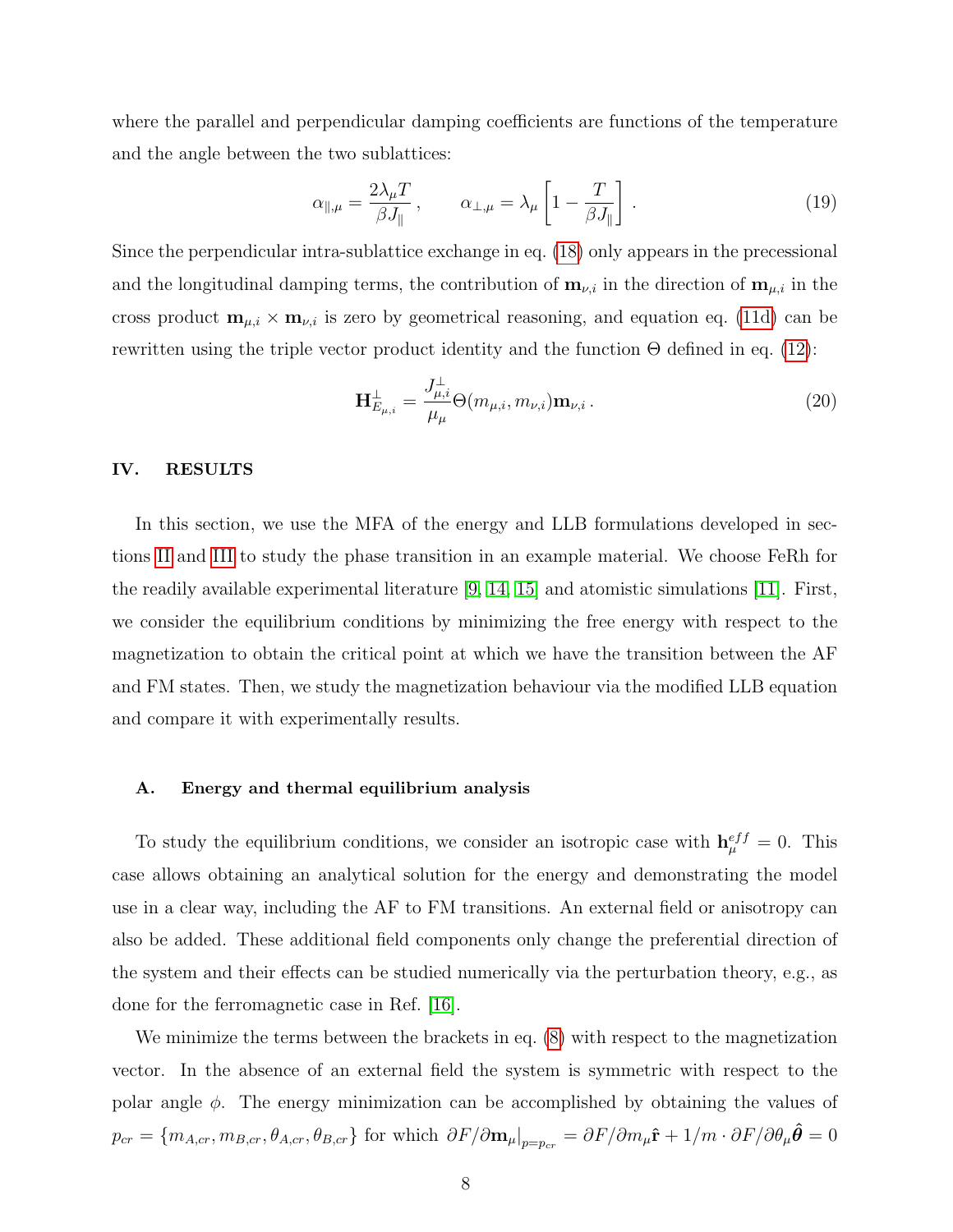

<span id="page-8-0"></span>Figure 2: Derivative of the free energy with respect to (a) the magnetization length and (b) the angle between the magnetization of the sublattices as a function of the magnetization length  $m$ and the angle  $\theta$ .

and  $\partial^2 F/\partial \mathbf{m}_i \partial \mathbf{m}_j|_{p=p_{cr}} > 0$ . If we use one of the sublattices as the reference of our system, we can set  $\theta_{\nu} = 0$  and obtain a solution with respect to the angle only for  $\theta_{\mu} = \theta$ , which allows reducing the system with 6 degrees of freedom to an equivalent system with 3 degrees of freedom for the vector  $p = \{m_A, m_B, \theta\}$ . The first derivative of  $\Lambda(x)$  is the Langevin function  $B(x) = \coth(x) - 1/x$  and the reduced field is given by

$$
\xi_{\mu} = \beta J_2 \sqrt{\frac{\left[m_{\mu} (1 - 2dm_{\mu} m_{\nu} \cos(\theta_{\mu} - \theta_{\nu})) \cos(\theta_{\mu}) + m_{\nu} (\frac{j}{2} - 2d \left(m_{\mu}^2 + m_{\nu}^2\right)) \cos(\theta_{\nu})\right]^2 + \left[m_{\mu} (1 - 2dm_{\mu} m_{\nu} \cos(\theta_{\mu} - \theta_{\nu})) \sin(\theta_{\mu}) + m_{\nu} (\frac{j}{2} - 2d \left(m_{\mu}^2 + m_{\nu}^2\right)) \sin(\theta_{\nu})\right]^2}.
$$
\n(21)

Due to the symmetry of the system, at the equilibrium we expect to have  $m_A = m_B = m_e$ , and  $\xi_A = \xi_B = \xi_e$ . This is true when  $\theta = n\pi$  with  $n = 0, 1, 2, \dots$  or when  $j = 4dm_e^2$ . The minimum condition of the energy eq. [\(5\)](#page-4-0) for  $m_e$  and  $\xi_e$  leads to a modified Curie-Weiss equation:

$$
\mathbf{m}_{e,\mu} = B\left(\xi_e(T, m_e, \theta_\mu, \theta_\nu)\right) \frac{\boldsymbol{\xi}_e(T, m_e, \theta_\mu, \theta_\nu)}{\xi_e(T, m_e, \theta_\mu, \theta_\nu)}.
$$
\n(22)

We define the value of the critical equilibrium magnetization as  $m_{cr} = \sqrt{j/4d}$ . When the magnetization of the two sublattices is above the critical value  $m > m_{cr}$  the effective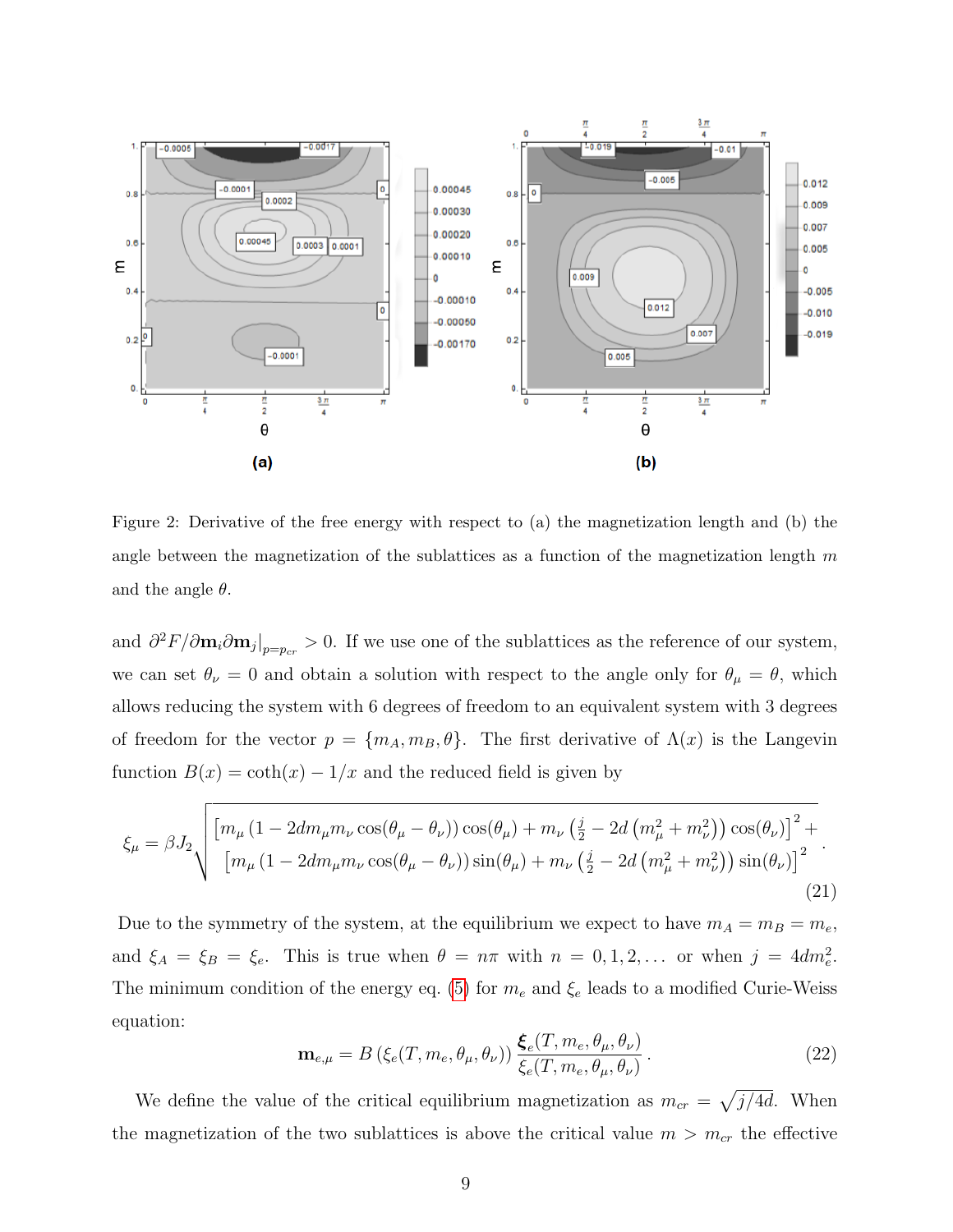

<span id="page-9-0"></span>Figure 3: Equilibrium magnetization  $m_e$  as a function of the angle  $\theta$  for different temperature. The black dashed line is the critical equilibrium magnetization  $m_{cr} = \sqrt{j/4d}$ 

exchange between the two sublattices is AF, and the equilibrium condition is reached for  $\theta = \pi$ . When the magnetization of the two sublattices is below the critical value  $m < m_{cr}$ the equilibrium is reached for  $\theta = 0$  and the material is in the FM state (fig. [2\)](#page-8-0).

Since the equilibrium magnetization  $m_e$  and the the effective exchange are functions of the angle between the two sublattices (fig. [3\)](#page-9-0), it is possible for the two sublattices to be in either the AF or FM configuration depending on the previous history of the system (i.e. hysteretic behaviour of the phase transition).

#### B. LLB analysis

To validate the LLB model, we first study the phase transition observed in FeRh as a function of the temperature [\[14,](#page-18-14) [15\]](#page-18-15) and, then, the timescale of phase transition as a function of  $\lambda$ . We conclude this section by presenting an application of our model, for a theoretical material exhibiting a ferrimagnetic to ferromagnetic first order phase transition. A good example of such material are the Heusler alloys, which show similar ferri- to ferromagnetic transition close to room temperature [\[17\]](#page-18-17). Similarly, to FeRh, the phase transition in these alloy can be explained via the interaction between the bilinear and the biquadratic exchange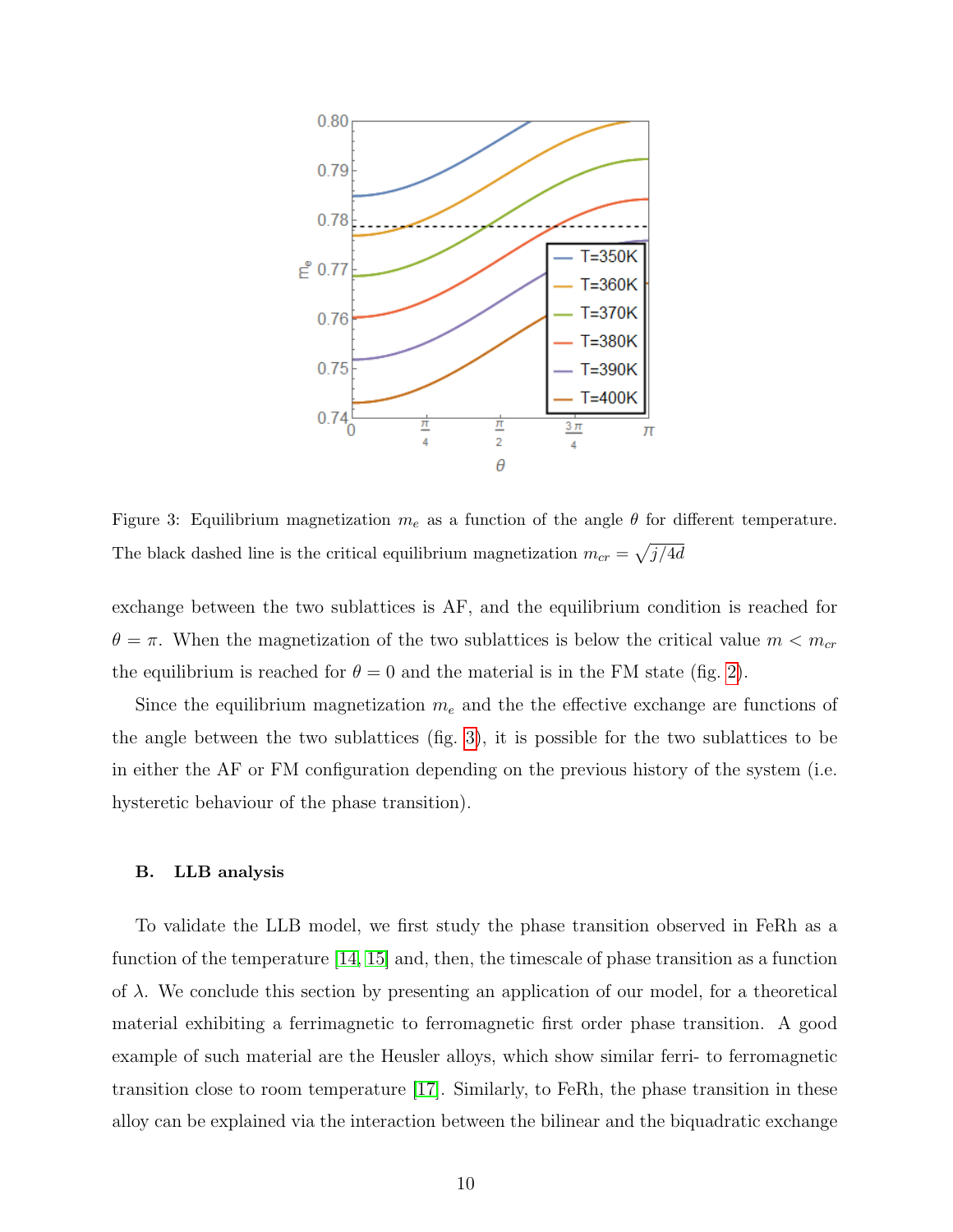|                | Value                             | $\epsilon$ | Unit       |
|----------------|-----------------------------------|------------|------------|
| $J_2$          | $2.44035 \times 10^{-20}  0.7025$ |            | $_{\rm J}$ |
| $\dot{\jmath}$ | $7.7743 \times 10^{-22}$          | 1.5202     |            |
| d              | $3.2046 \times 10^{-22}$          | 1.7081     |            |
| $m_{cr}$       | 0.7788                            |            |            |
|                | 3.15                              |            | $\mu_b$    |

<span id="page-10-0"></span>Table I: Corrected magnetic parameters and correction factor  $\epsilon$ .

[\[18,](#page-18-18) [19\]](#page-19-0).

We define the magnetization as the mean of the magnetization in the two sublattices  $\mathbf{M} = (\mathbf{M}_A + \mathbf{M}_B)/2M_0$  and the Néel vector as  $\mathbf{M}_N = (\mathbf{M}_A - \mathbf{M}_B)/2M_0$ , where  $M_0 =$  $(M_{S,A} + M_{S,B})/2$  and  $M_{S,A}, M_{S,B}$  are the saturation magnetization in the two sublattices [\[20\]](#page-19-1). For sublattices with the same magnetic moments, such as FeRh, the magnetization and Néel vector are defined as:

$$
\mathbf{M} = \frac{\mathbf{m}_A + \mathbf{m}_B}{2}, \quad \mathbf{M}_N = \frac{\mathbf{m}_A - \mathbf{m}_B}{2}, \tag{23}
$$

where  $\mathbf{m}_{\mathbf{A}}, \mathbf{m}_{\mathbf{B}}$  are the magnetization vectors of the sublattice A and B, respectively, normalized with respect to the saturation magnetization  $M_{S,A} = M_{S,B} = M_S$ .

Since by using the MFA, we neglected the higher order wave fluctuations, we update the parameters obtained from the atomistic model for FeRh [\[11\]](#page-18-11) by a correction factor  $\epsilon$  to match the experimental results quantitatively. The correction factors are given in Tab. [I.](#page-10-0) To avoid using a correction factor, we can obtain  $J_2$ , j, and d directly from the experimental data for  $T_{\text{C}}$  and the phase transition temperatures.

We first consider an isotropic particle of  $5nm \times 5nm \times 5nm$  initially in the AF state with a critical atomistic constant  $\lambda = 1$ . The temperature is increased step-wise from 1K up to 720K. At every thermal step, the system is let to relax for 40ps to reach the equilibrium. The magnetization length and the antiferromagnetic Net vector length are obtained by averaging over a 20ps period after the system reaches the equilibrium.

The particle is let to evolve according to the dynamics described in eq. [\(18\)](#page-6-3) augmented with the uncorrelated thermal field acting on the longitudinal and perpendicular relaxation terms of each sublattices described in Ref. [\[21\]](#page-19-2). The system is integrated numerically using a semi-implicit scheme [\[22\]](#page-19-3) to accurately solve the stochastic differential equation in a way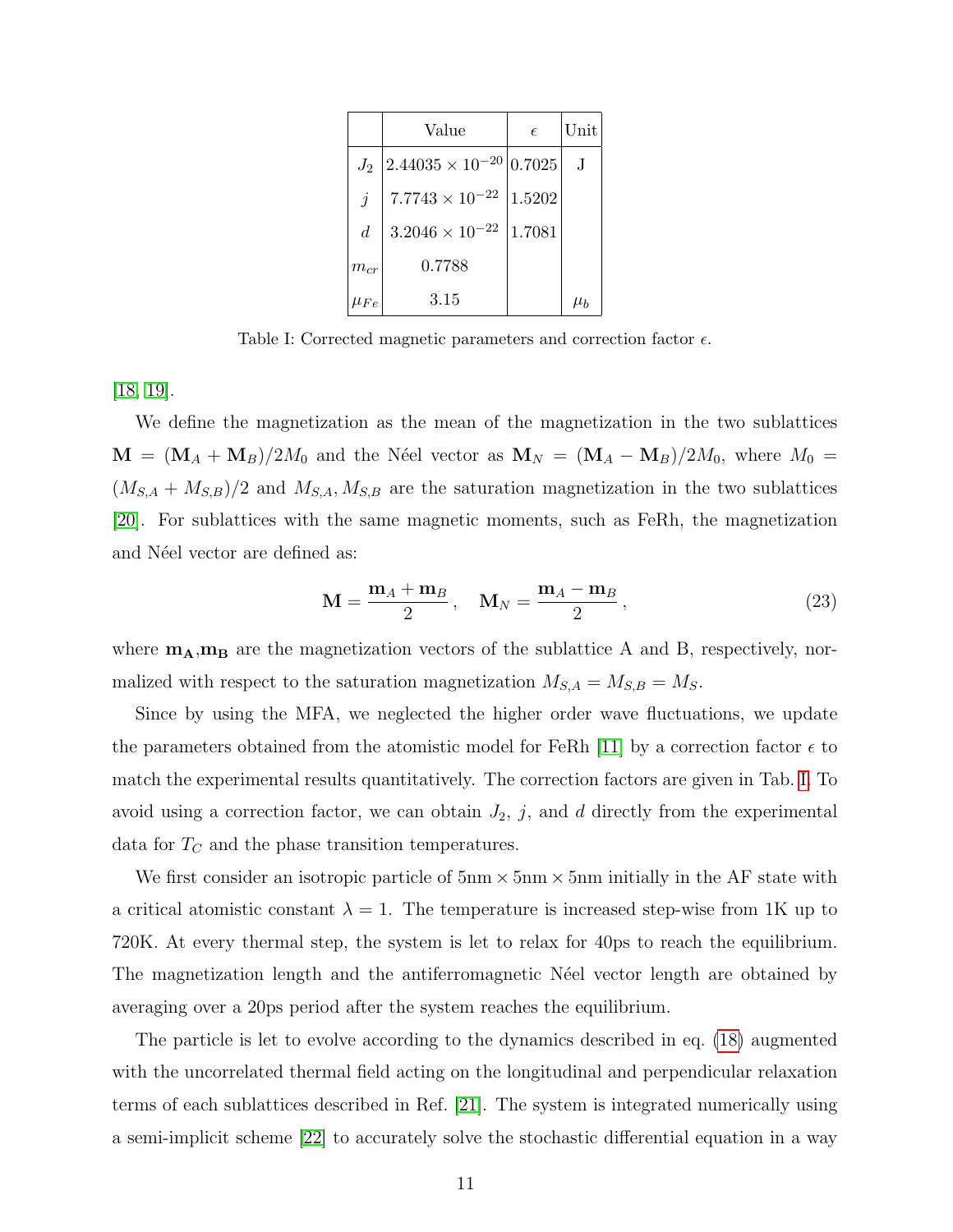

<span id="page-11-0"></span>Figure 4: Magnetization (solid line) and Néel vector (dashed line) for an isotropic macrospin of FeRh as a function of the temperature.

that satisfied the Stratonovich calculus [\[23\]](#page-19-4).

Figure [4](#page-11-0) shows the equilibrium magnetization as a function of the temperature. Similar to what is done with FM materials, we can relate the Curie temperature of the material with the effective exchange constant in each sublattice  $J_2(1+j) = 3k_bT_C$  [\[16\]](#page-18-16). As shown in section [IV A,](#page-7-0) the material is susceptible to a phase transition when the magnetization in the two sublattices is close to the critical value  $m_{cr} = \sqrt{j/4d}$ . The magnetization of the material in the region close to the transition temperature  $T_M$  (i.e.,  $m_{\mu,e} \sim m_{cr}$ ) is a function of the magnetization history of the material. This hysteretic behaviour, expected from the analysis of the free energy and observed in the experiments [\[11,](#page-18-11) [14,](#page-18-14) [15\]](#page-18-15) can be explained by looking at the interaction between the reduced parameters j and d. Due to the presence of the the four-spin exchange, the equilibrium magnetization in the two phases is a function of the material state and it is given by

$$
m_{e,AF/FM} = B(\xi_{AF/FM}), \qquad \xi_{AM/FM} = \beta J_2 \left[ 1 \mp \left( \frac{j}{2} - 3dm^2 \right) \right] m^2. \tag{24}
$$

At lower temperature  $T \ll T_M$  the contribution of the four-spin interactions is dominant (i.e.,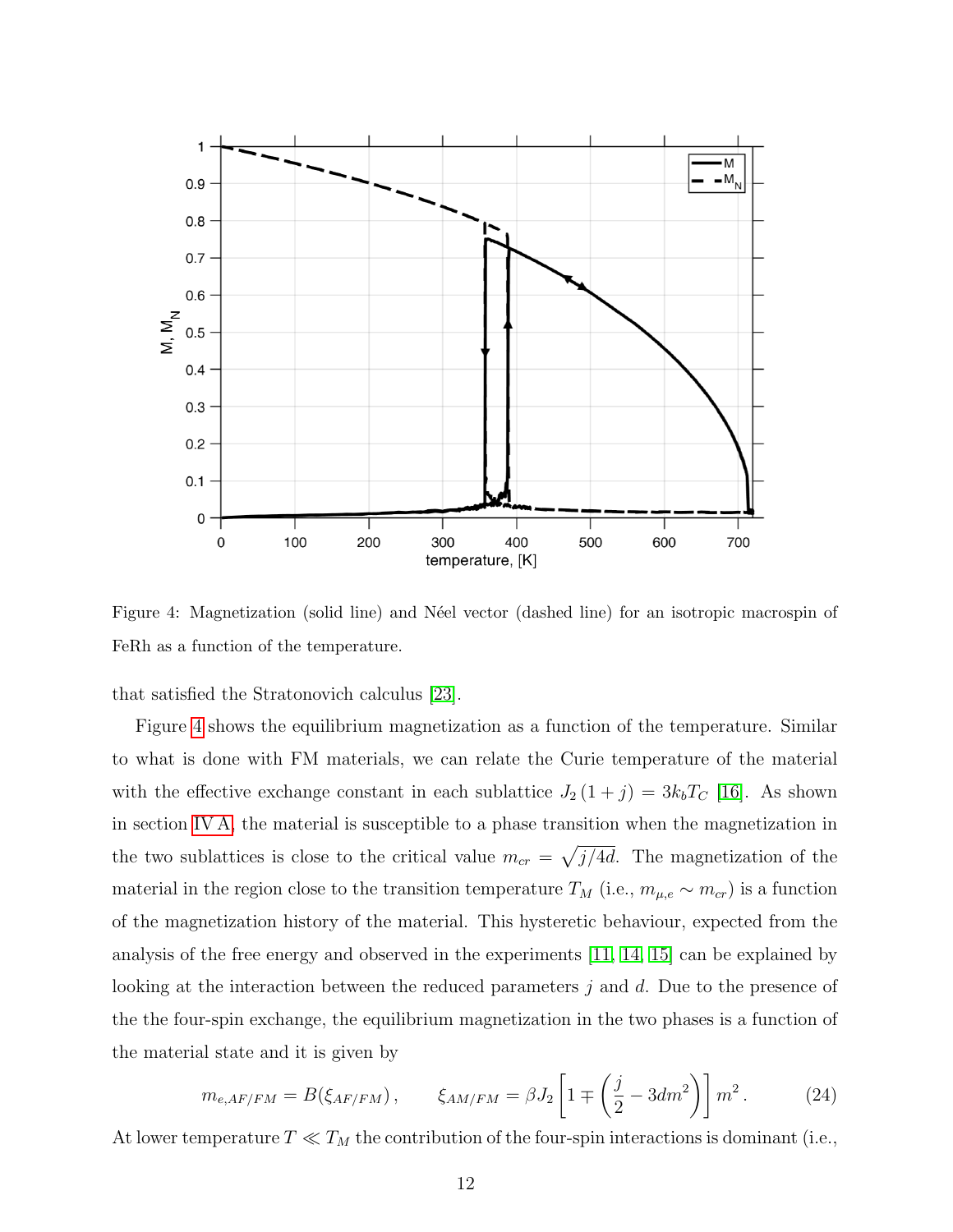$j \ll 6dm^2$  and  $m_{e,AF} > m_{e,FM}$  while at higher temperatures the cubic component of the four-spin interactions drops faster than the linear component of the nearest neighbors (i.e.  $j \gg 6dm^2$ , leading to  $m_{e,AF} < m_{e,FM}$ . Depending on the initial phase of the system, the magnetization in the two sublattices reaches the critical point  $m_{cr}$  at different temperatures, depending on the initial configuration of the system, hence the hysteresis loop. By controlling the parameters j and  $d$ , it is possible to engineer the position and the width of the phase transition.

To study the dynamical response of the macro-magnetic particle to a rapid change of temperature, we consider the effect of a sub-picosecond laser pulse modelled as a Gaussian thermal pulse. In FeRh, the initial magnetization response due to an ultrafast thermal pulse is observed in the first 500fs, significantly faster than the lattice expansion time that is of the order of several ps [\[9,](#page-18-9) [24\]](#page-19-5). In the experiments, a bias field is applied in the direction of the easy axis for a particle displaying a weak uniaxial anisotropy and the change in longitudinal magnetization  $M_z$  is measured through the transient magneto-optics Kerr effect (MOKE).

To simulate the response of such particle to an ultrafast thermal pulse we consider an anisotropy parameter  $\eta = 0.0001$  (equivalent to an  $H_K \approx 0.08$ T) and an applied field field of  $H = 0.1$ T, similar to what is used in Ref. [\[9\]](#page-18-9). We introduce the heating produced by the thermal pulse in our model via a two temperature model (2TM) [\[25\]](#page-19-6), where the magnetization of the particle is coupled via the effective electron temperature  $T_e$ . The 2TM is defined as

<span id="page-12-0"></span>
$$
C_e(T)\frac{dT_e}{dt} = -G_{el}(T_e - T_l) + P(t),
$$
\n(25a)

$$
C_l \frac{dT_l}{dt} = G_{el} \left( T_e - T_l \right) , \qquad (25b)
$$

where  $T_l$  is the lattice temperature,  $C_e = \gamma_e T_e$  is the electron specific heat capacity and  $\gamma_e$ is the electron heat capacity constant,  $C_l$  is the lattice specific heat capacity, and  $G_{el}$  is the electron-lattice exchange. The ultrafast laser pulse is introduced as a Gaussian pulse:

$$
P(t) = P_0 \exp\left[-2.77 \left(\frac{t - 3\tau_{pulse}}{\tau_{pulse}}\right)\right],\tag{26}
$$

where  $\tau_{pulse}$  is the duration of the laser pulse and  $P_0$  is the nominal optical power. The parameters for the 2TM used in the simulations are given in Tab [II.](#page-13-0) The power of the pulse is chosen such that the electron temperature  $T_e$  rises above the Curie temperature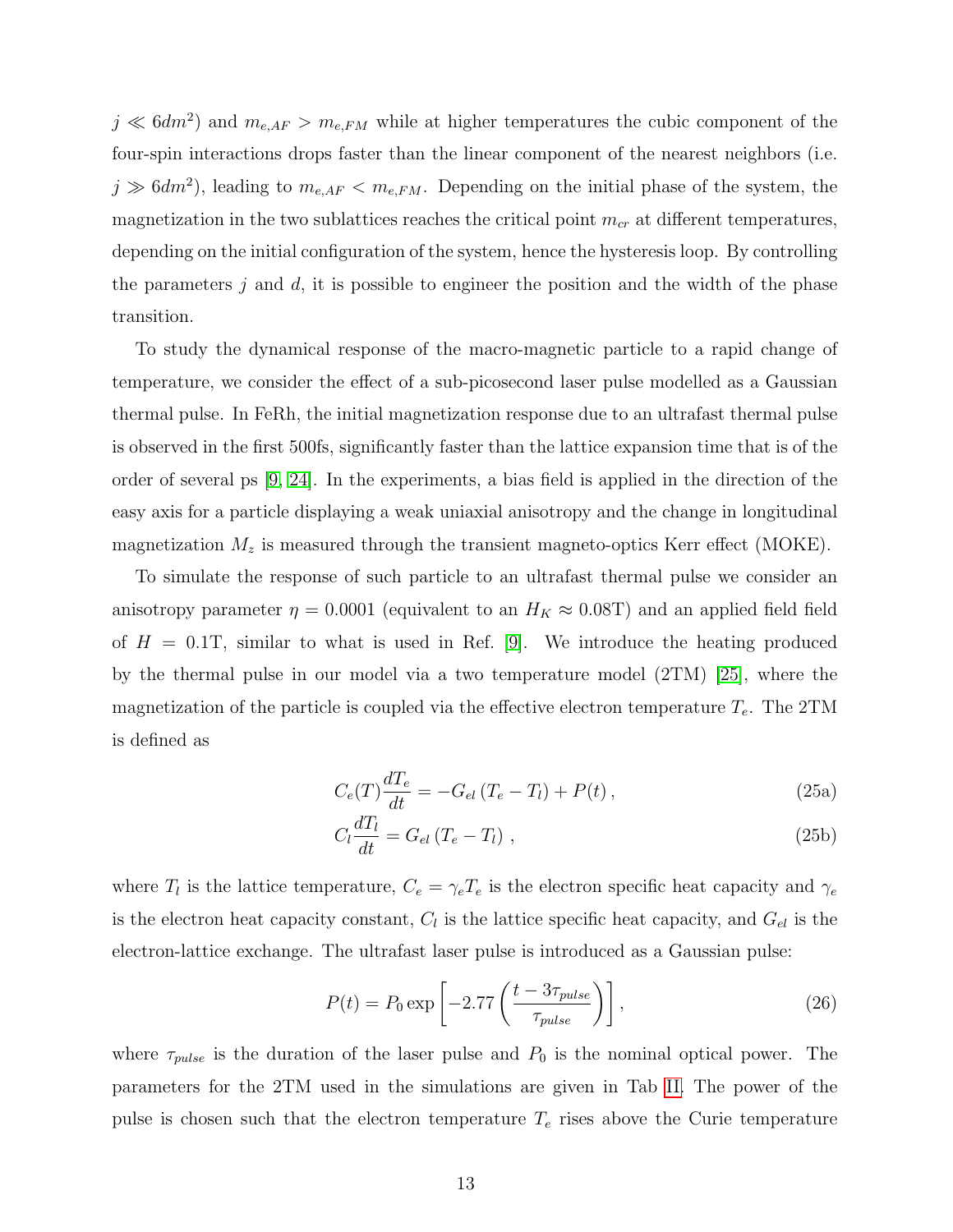|            | Value                | Unit                                                                              |
|------------|----------------------|-----------------------------------------------------------------------------------|
| $\gamma_e$ | $3.5 \times 10^{-3}$ | $\rm J\,mol^{-1}\,K^{-2}$                                                         |
| $C_l$      | $4.45 \times 10^{1}$ | $\rm J\,mol^{-1}\,K^{-1}$                                                         |
| $G_{el}$   |                      | $1.05\times 10^{12} \vert\text{J}\,\text{mol}^{-1}\,\text{K}^{-1}\,\text{s}^{-1}$ |
| $P_0$      | $1.5\times10^{16}$   | $\rm J\,mol^{-1}\,s^{-1}$                                                         |
| ' pulse    | 100                  | fs                                                                                |

<span id="page-13-0"></span>Table II: Two temperature model parameters for eq. [\(25\)](#page-12-0).

 $(T<sub>C</sub> = 715K)$  in the first 100fs when the pulse is applied, and  $T<sub>e</sub>$  equilibrates with  $T<sub>l</sub>$  after  $\tau_{eq} = 10 \text{ps}$ , where  $T_l(\tau_{eq})$  is below the phase transition temperature  $T_M \approx 350 \text{K}$ .

The results for different values of the atomistic damping parameter  $\lambda = 0.01, 0.05, 0.1$ are shown in fig. [5.](#page-14-0) The phase transition depends on the damping parameter. In the lowdamping regime ( $\lambda = 0.01$ ), the contribution of the transverse intra-sublattice exchange  $H_{E_\mu}^\perp$  to the perpendicular damping is not strong enough for the phase transition to occur in the time scale of the temperature pulse, which is due to the low coupling with the magnetic system. Higher damping ( $\lambda = 0.05$ ) leads to a partial phase transition into the FM phase. This FM phase transition lasts for approximately 20ps before decaying back to the AF phase. For still larger damping parameters ( $\lambda = 0.10$ ), the perpendicular field leads to a complete transition into the FM phase. The increased stability due to the larger equilibrium magnetization eq. [\(14\)](#page-6-1) after the cool down leads to the FM state to persists for hundreds of picoseconds. Increasing the damping further leads to a faster collapse into the AF phase due to the increased magnitude of the force exercised by the perpendicular intra-sublattice exchange in the perpendicular relaxation. The results obtained are consistent with what has been observed in the experimental results [\[9\]](#page-18-9) as well as the atomistic simulations [\[11\]](#page-18-11).

The dynamics phase transition observed in the micromagnetic model shows a sharper transition into the FM phase for  $\lambda = 0.05$  than the one observed using the atomistic model. These differences can be explained by the finite dimension effects in the computation of the effective damping for small particles shown both in theory [\[26,](#page-19-7) [27\]](#page-19-8) and numerical simulations [\[28\]](#page-19-9).

The presented framework is also applicable to materials with different magnetic moments in the two sublattices, i.e., for ferrimagnetic materials. To demonstrate the model for such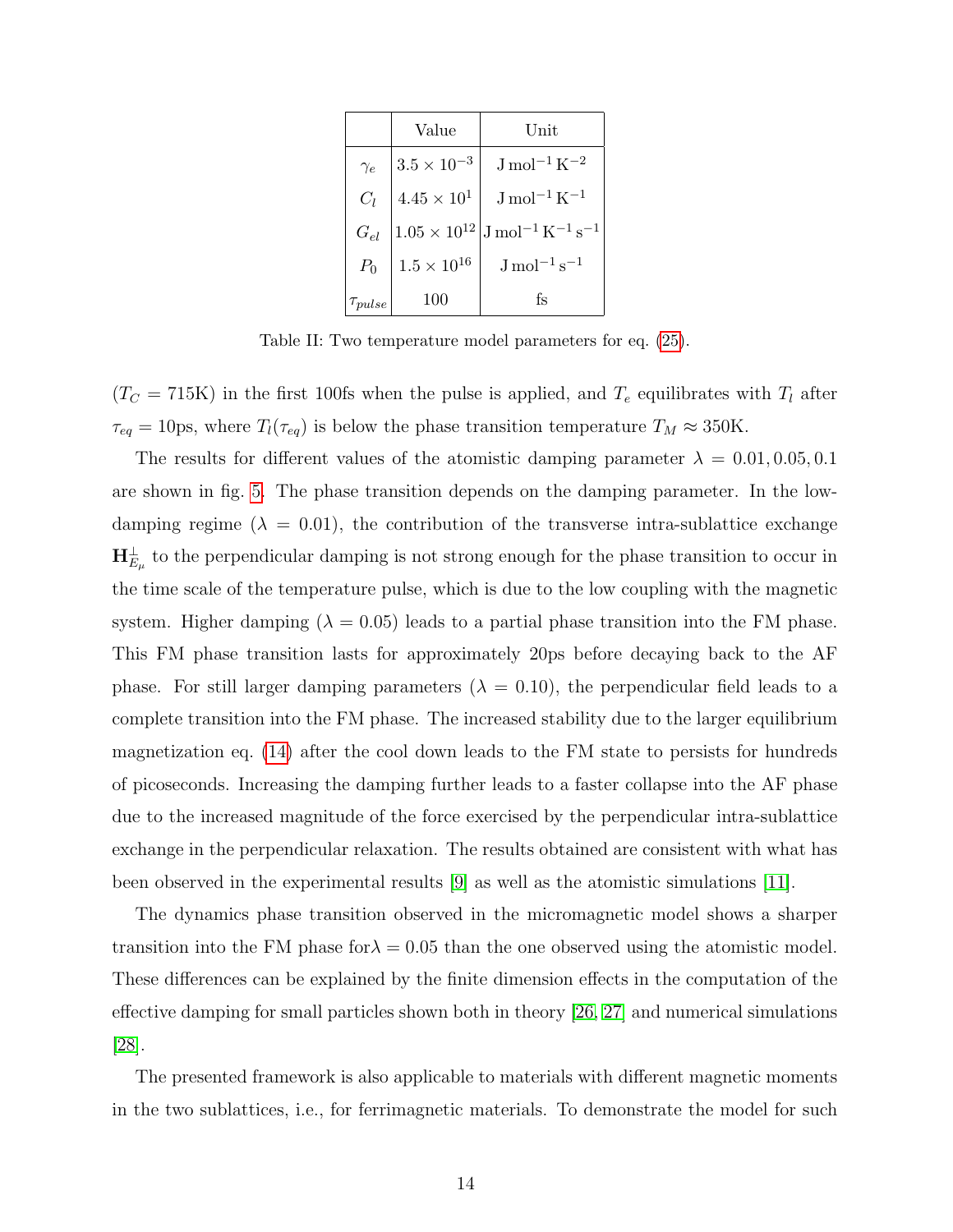

<span id="page-14-0"></span>Figure 5: Time dependence of the magnetization for an isotropic particle after laser heating with a 100fs laser pulse for  $\lambda = 0.01$  (red line),  $\lambda = 0.01$  (green line), and  $\lambda = 0.1$  (blue line). The red shaded area defines the electron temperature profile and the green shaded area defines the sublattice temperature.

a case, we consider a ferrimagnetic material whith the magnetization moments in the two sublattices given by  $\mu_A = 3\mu_b$  and  $\mu_B = 1.5\mu_b$ . We also assume for the two sublattices different Curie temperature  $T_{C,A} = (J_{2,A} + J_1)/3k_B$  and  $T_{C,B} = (J_{2,B} + J_1)/3k_B$ . The parameters used in the simulations are given in table [III.](#page-15-0)

For the considered ferrimagnetic material, which has a magnetic moments  $\mu_A > \mu_B$ , if  $T_{C,A} < T_{C,B}$ , the magnetization in the the sublattice A decreases as a function of the temperature faster than the magnetization in the sublattice B, fig. [6\(](#page-16-0)a). The material, initially in the ferrimagnetic phase, transitions to the ferrimagnetic phase, fig.  $6(b)$ , when the magnetization length is below the critical magnetization for each sublattice (i.e.  $m_{e,\mu} < m_{cr,\mu}$ ). The Curie temperature of the material is given by the largest of the Curie temperatures of the sublattices (i.e.  $T_C \approx T_{C,B}$ ).

For a material with  $J_{2,A} \neq J_{2,B}$ , we cannot assume  $m_{e,A} = m_{e,B} = m_e$  as we did in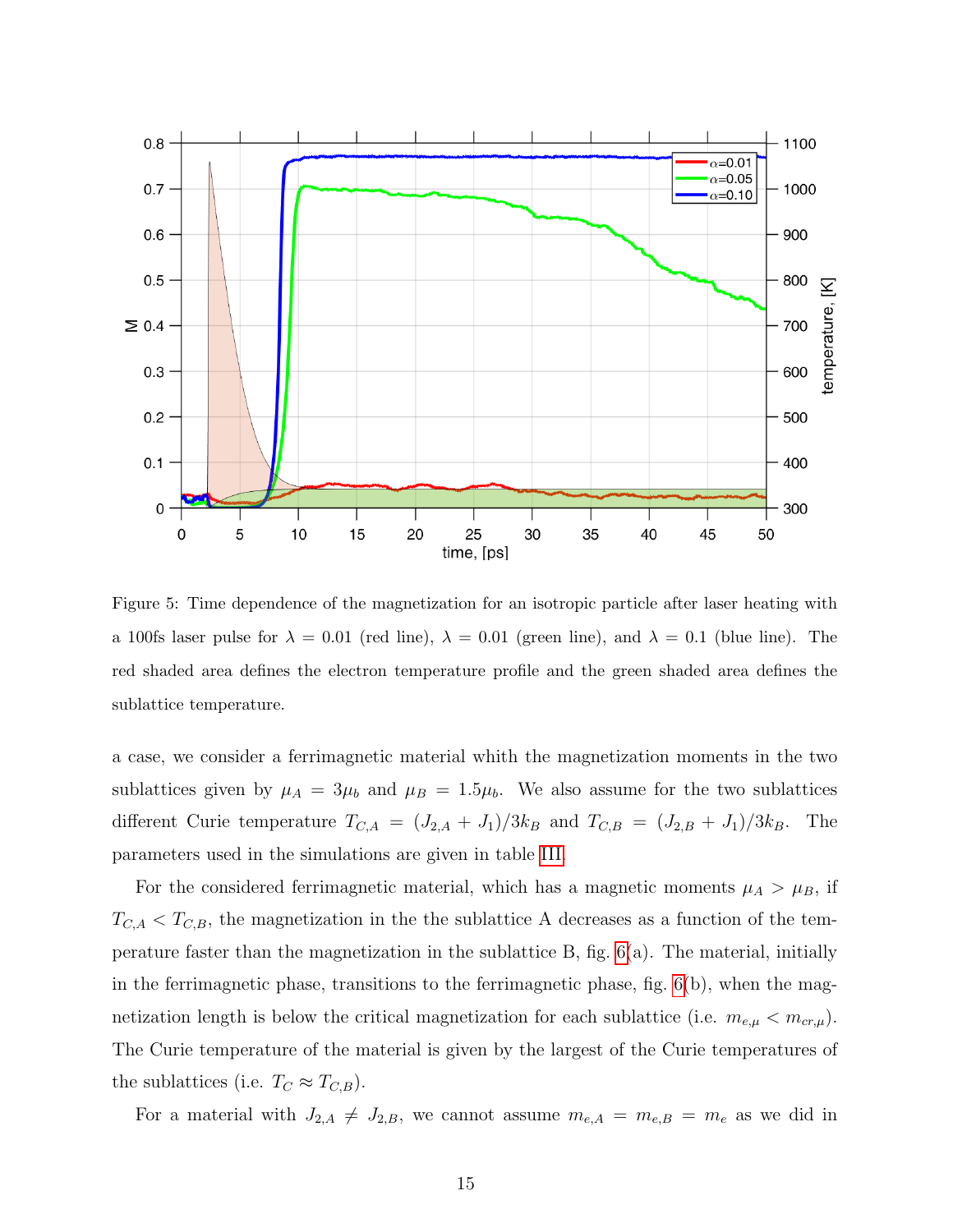|                         | Value                   | Unit    |
|-------------------------|-------------------------|---------|
| $T_{C,A}$               | 411                     | Κ       |
| $T_{C,B}$               | 531                     | K       |
| $J_{2,A}$               | $1.357 \times 10^{-20}$ | J.      |
| $J_{2,B}$               | $1.764\times10^{-20}$   | J.      |
| $J_1$                   | $3.751\times10^{-22}$   | J       |
| $D_{\langle Q \rangle}$ | $0.808 \times 10^{-22}$ | J.      |
| $\mu_A$                 | 3.0                     | $\mu_b$ |
| $\mu_B$                 | 1.5                     | $\mu_b$ |

<span id="page-15-0"></span>Table III: material parameters for an hypothetical Heusler alloy showing a first order ferri- to ferromagnetic transition near room temperature

section [IV A,](#page-7-0) and we expect  $m_{cr,A} \neq m_{cr,B}$ . However, the critical magnetization  $m_{cr}$  =  $\sqrt{J_1/4D\langle Q\rangle}$  obtained in the previous section can still be used to estimate the transition temperature of the material, since it can be observed that the critical magnetization for the faster decaying sublattice is  $m_{cr,A} \lessapprox m_{cr}.$ 

The Néel vector decreases until it becomes zero at the compensation temperature  $T_{CP}$ , where  $M_A(T_{CP}) = M_B(T_{CP})$ . It increases for  $T > T_{CP}$  when  $M_B(T) > M_A(T)$  up to a maximum before going back to zero at the Curie temperature.

#### V. CONCLUSIONS

We presented a micromagnetic formulation for modeling ferrimagnetic materials at low and high temperatures, including cases with metamagnetic (AF to FM) phase transitions. The model is based on a mean field approximation (MFA) of the system energy that is used to derive an LLB equation. The ferrimagnet is described micromagnetically by two coupled sublattices as in the previous work by Atxitia et al. [\[13\]](#page-18-13). However, our model includes one inter- and one intra-sublattice micromagnetic exchange. In addition, four-spin interactions are introduced via an inter-sublattice molecular field and a perpendicular molecular field with a cubic dependence in the magnetization of the two sublattices. The LLB equation is presented in two forms: a general form and a form simplified under the assumption of a strong homogeneous exchange field, which is applicable to most ferromagnetic and ferrimagnetic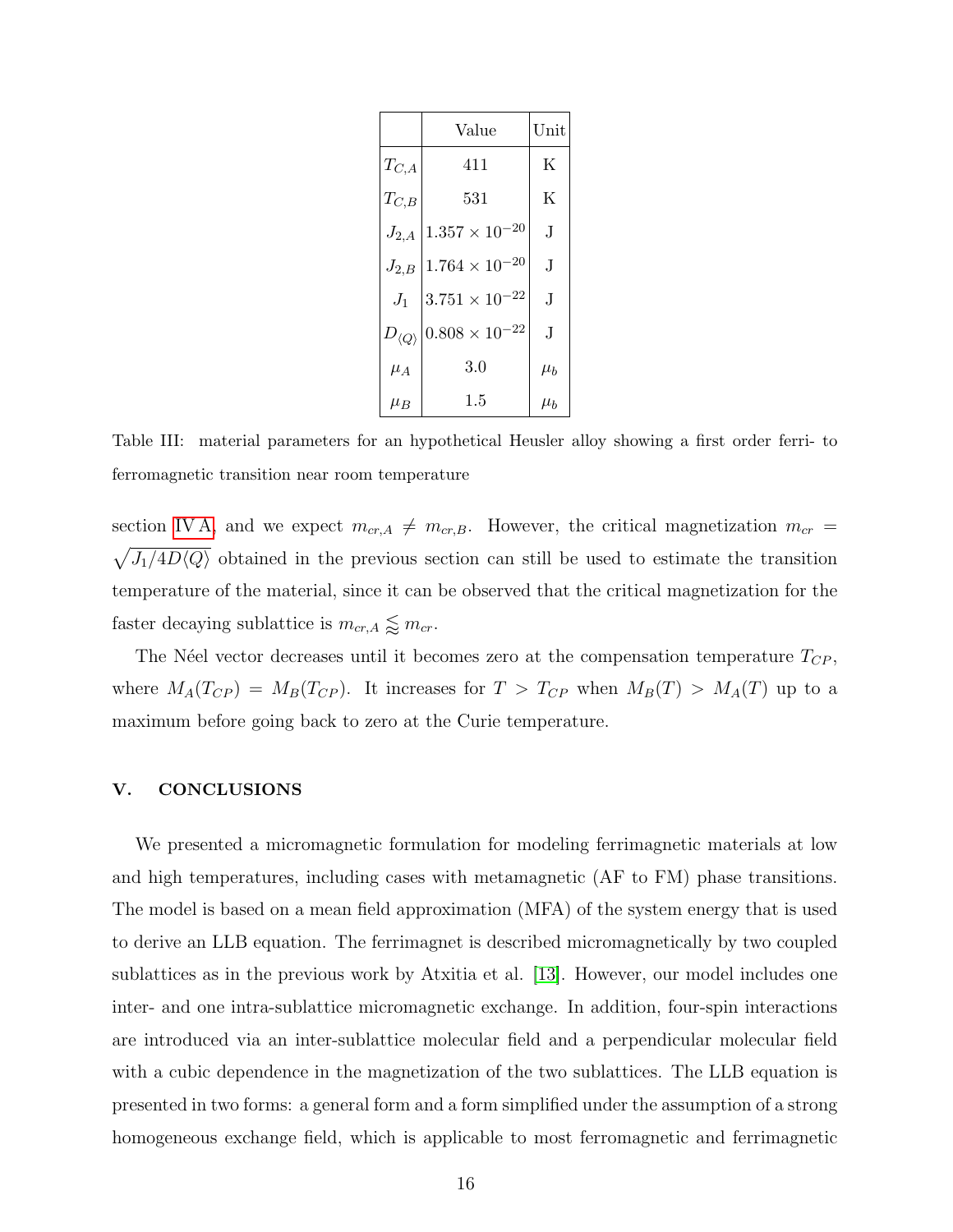

<span id="page-16-0"></span>Figure 6: (a) Magnetization as a function of the temperature for the two sublattices of a ferrimag-netic material described by the parameters in table [III.](#page-15-0) (b) Normalized magnetization and Néel vector for the ferrimagnetic material.

materials.

The presented formulation was used for modeling the thermal equilibrium and metamagnetic phase transitions in FeRh. The simulations show that the origin of such transitions is in the inter-sublattice molecular field obtained from the nearest-neighbors and secondnearest neighbors as well as the molecular field with cubic dependence in the magnetization obtained from the four-spin interactions [\[11,](#page-18-11) [29\]](#page-19-10). The formulation reproduces the hysteretic AF to FM transition behaviour and time scales observed in recent experiments [\[9,](#page-18-9) [14,](#page-18-14) [15\]](#page-18-15)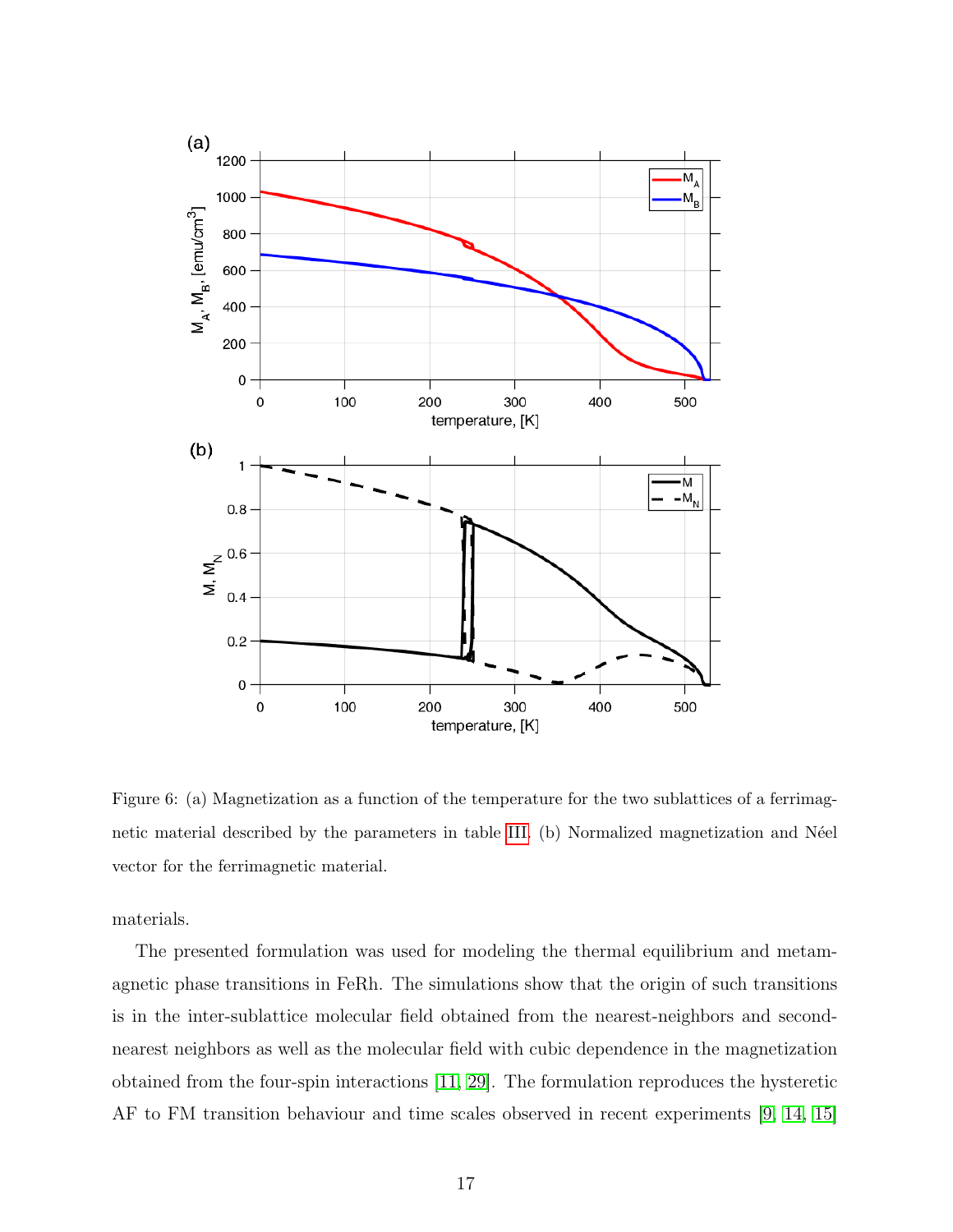and atomistic simulations [\[11\]](#page-18-11).

The model we developed can be considered as an extension of previous micromagnetic models and it is able to simulate ferrimagnetic materials showing similar first-order phase transitions, like Heusler alloys [\[17\]](#page-18-17), and it can be used to model a wide range of ferrimagnetic materials and phenomena, including recently observed all-optical driven THz spintronic effects observed in FeRh [\[5,](#page-18-5) [8\]](#page-18-8) as well as memory application that exploit phase transitions [\[30\]](#page-19-11).

#### VI. ACKNOWLEDGMENTS

This work was supported as part of the Quantum-Materials for Energy Efficient Neuromorphic-Computing(Q-MEEN-C), an Energy Frontier Research Center funded by the U.S. Department of Energy, Office of Science, Basic Energy Sciences under Award No. DE-SC0019273. The authors thank Professor Prof Roy Chantrell and Dr. Mara Strungaru for the help with the atomistic modelling as well as Dr. Joseph Barker for the helpful conversation. For simulations, this work used the Extreme Science and Engineering Discovery Environment (XSEDE), which is supported by National Science Foundation grant number ACI-1548562, specifically, it used the Bridges and Comet systems supported by NSF Grant # ACI-1445506 at Pittsburgh and San Diego Supercomputer Centers.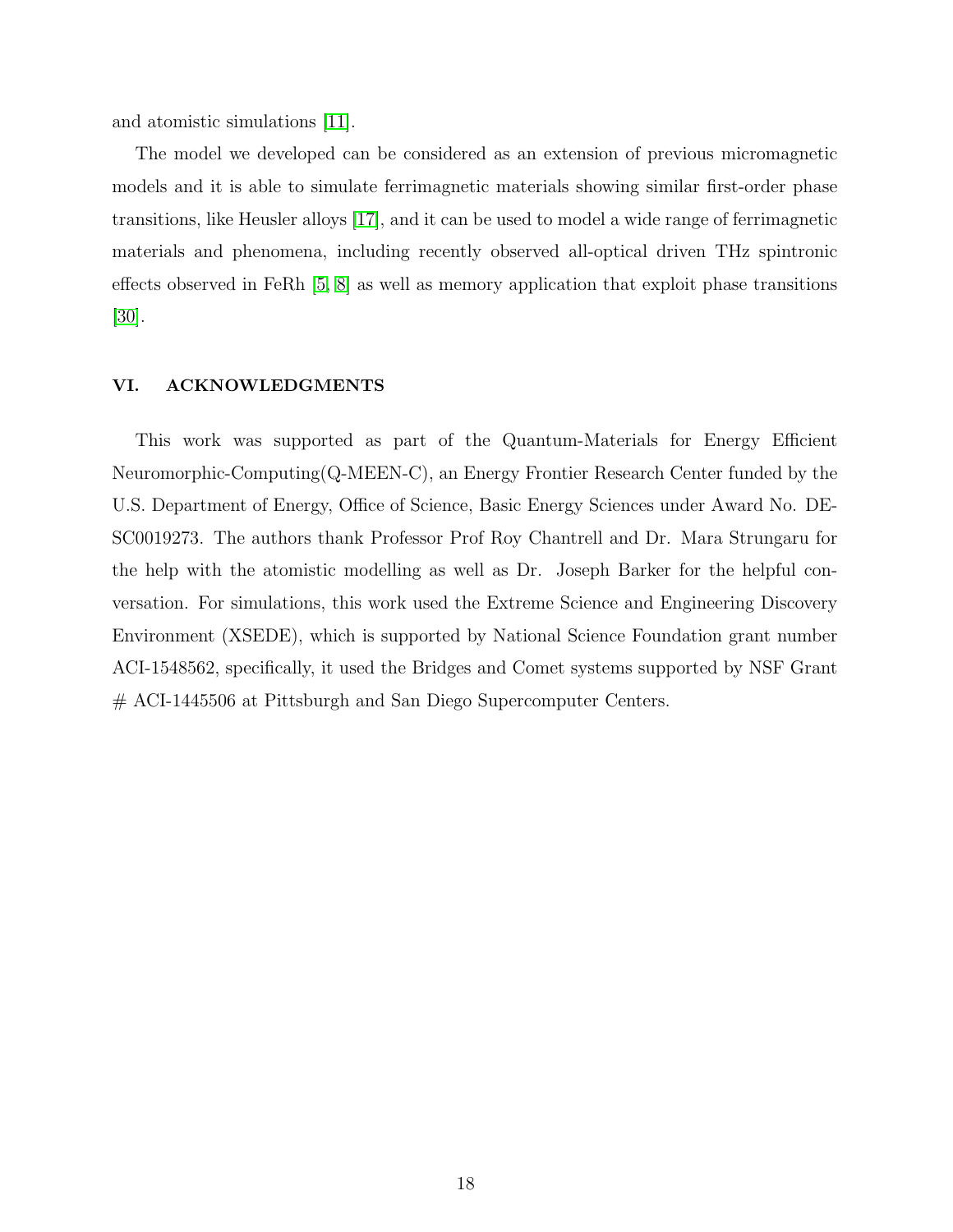- <span id="page-18-0"></span><sup>∗</sup> Electronic address: [menarini.marco@gmail.com](mailto:menarini.marco@gmail.com)
- <span id="page-18-1"></span><sup>1</sup> E. Gomonay and V. Loktey, Low Temperature Physics  $40.17$  (2014).
- <span id="page-18-2"></span><sup>2</sup> V. Baltz, A. Manchon, M. Tsoi, T. Moriyama, T. Ono, and Y. Tserkovnyak, Reviews of Modern Physics 90, 015005 (2018).
- <span id="page-18-3"></span><sup>3</sup> R. Khymyn, I. Lisenkov, V. Tiberkevich, B. A. Ivanov, and A. Slavin, Scientific reports 7, 1 (2017).
- <span id="page-18-4"></span><sup>4</sup> R. Khymyn, I. Lisenkov, J. Voorheis, O. Sulymenko, O. Prokopenko, V. Tiberkevich, J. Akerman, and A. Slavin, Scientific reports 8, 1 (2018).
- <span id="page-18-5"></span><sup>5</sup> R. Medapalli, G. Li, S. K. Patel, R. Mikhaylovskiy, T. Rasing, A. Kimel, and E. Fullerton, Applied Physics Letters 117, 142406 (2020).
- <span id="page-18-6"></span><sup>6</sup> H. Nakayama, K. Ando, K. Harii, T. Yoshino, R. Takahashi, Y. Kajiwara, K.-i. Uchida, Y. Fujikawa, and E. Saitoh, Physical Review B 85, 144408 (2012).
- <span id="page-18-7"></span><sup>7</sup> R. Cheng, D. Xiao, and A. Brataas, Physical review letters 116, 207603 (2016).
- <span id="page-18-8"></span><sup>8</sup> M. Menarini, R. Medapalli, E. E. Fullerton, and V. Lomakin, AIP Advances 9, 035040 (2019).
- <span id="page-18-9"></span><sup>9</sup> G. Ju, J. Hohlfeld, B. Bergman, R. J. M. van de Veerdonk, O. N. Mryasov, J.-Y. Kim, X. Wu, D. Weller, and B. Koopmans, Physical review letters 93, 197403 (2004).
- <span id="page-18-10"></span> $10$  O. N. Mryasov, Phase Transitions 78, 197 (2005).
- <span id="page-18-11"></span><sup>11</sup> J. Barker and R. W. Chantrell, Physical Review B  $92$ , 094402 (2015).
- <span id="page-18-12"></span><sup>12</sup> D. A. Garanin, Physical Review B 55, 3050 (1997), URL [https://link.aps.org/doi/10.](https://link.aps.org/doi/10.1103/PhysRevB.55.3050) [1103/PhysRevB.55.3050](https://link.aps.org/doi/10.1103/PhysRevB.55.3050).
- <span id="page-18-13"></span><sup>13</sup> U. Atxitia, P. Nieves, and O. Chubykalo-Fesenko, Physical Review B 86, 104414 (2012).
- <span id="page-18-14"></span><sup>14</sup> J.-U. Thiele, S. Maat, and E. E. Fullerton, Applied Physics Letters 82, 2859 (2003).
- <span id="page-18-15"></span><sup>15</sup> J. Kouvel and C. Hartelius, in *Proceedings of the Seventh Conference on Magnetism and Mag*netic Materials (Springer, 1962), pp. 1343–1344.
- <span id="page-18-16"></span><sup>16</sup> H. Kachkachi and D. Garanin, Physica A: Statistical Mechanics and its Applications **291**, 485 (2001).
- <span id="page-18-17"></span><sup>17</sup> M. Ovichi, M. Ghahremani, E. Della Torre, L. H. Bennett, F. Johnson, and V. Srivastava, Journal of Applied Physics 115, 17A906 (2014).
- <span id="page-18-18"></span><sup>18</sup> E. Simon, A. Donges, L. Szunyogh, and U. Nowak, Physical Review Materials 4, 084408 (2020).